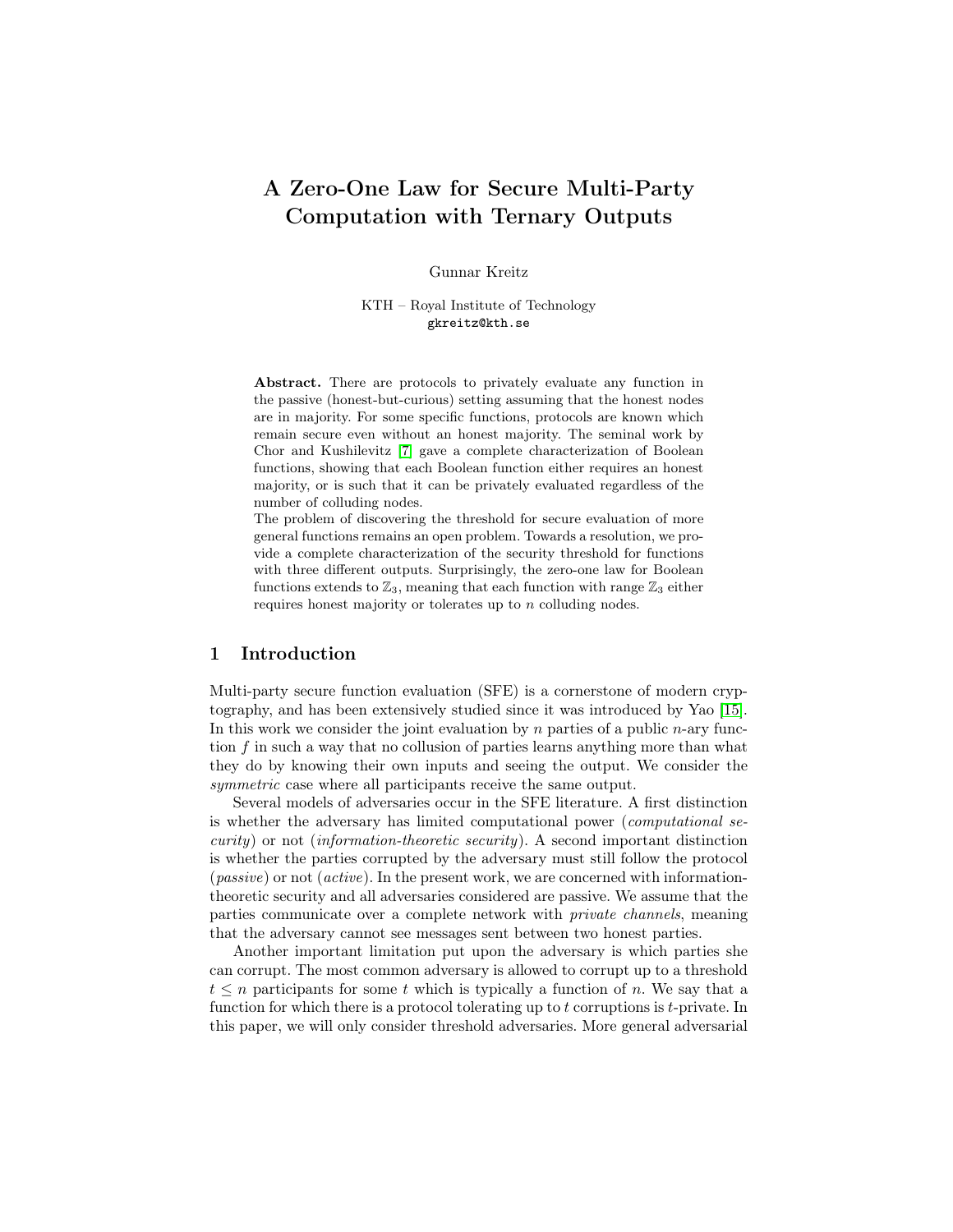models have also been studied, both in terms of a more general specification of the parties the adversary can corrupt by Hirt and Maurer [\[10\]](#page-13-2) and considering a mix active and passive adversarial corruptions by Beerliová-Trubíniová et al. [\[2\]](#page-13-3).

There exist protocols to securely evaluate any function  $|(n - 1)/2|$ -privately in our setting by Ben-Or, Goldwasser, and Wigderson [\[3\]](#page-13-4), and Chaum, Crépeau, and Damgård [\[4\]](#page-13-5). For some functions, in particular Boolean disjunction, this has been proved to be an upper bound meaning that there are no protocols to evaluate them which remain secure against more than  $|(n - 1)/2|$  colluding parties. For other functions, in particular summation over a finite Abelian group, there are n-private protocols. This raises the question of determining the privacy threshold of functions.

Chor and Kushilevitz [\[7\]](#page-13-0) completely answered the question for Boolean functions. They proved a zero-one law showing that each Boolean function is either  $(n-1)/2$ -private (and not  $\lceil n/2 \rceil$ -private) or n-private. Their work presents a proof that a function containing an OR-like substructure (an embedded OR) is  $(n - 1)/2$ -private and that all Boolean functions without such a substructure can be computed by a single Boolean summation.

Proving that a function  $f$  cannot be t-privately computed is often done by a partition argument, reducing to the two-party case. In these proofs, the parties are partitioned into two parts of size  $\leq t$  and we think of f as a two-party function with each party supplying all inputs for one set of the partition. If the two-party function is not 1-private, then  $f$  is not t-private. Chor and Ishai [\[6\]](#page-13-6) analyzed partition arguments and gave a generalization partitioning the parties into  $k > 2$  sets which increases the power of the framework. However, in this paper, we will only need partitioning arguments with two sets.

Chor, Geréb-Graus, and Kushilevitz [\[5\]](#page-13-7) showed that for every  $t, \lceil n/2 \rceil \leq t \leq$  $n-2$  there exists a function such that it is t-private but not  $(t+1)$ -private. We remark that the functions they construct in their proofs have very large ranges which grow exponentially with  $t$ .

The privacy of symmetric<sup>[1](#page-1-0)</sup> functions with Boolean arguments has been studied by Chor and Shani [\[9\]](#page-13-8). For such functions, they prove a necessary condition on the preimages of outputs for the function to be  $\lceil n/2 \rceil$ -private. They also define a class called dense symmetric functions where this necessary condition is also sufficient for *n*-privacy. Thus, they also prove a zero-one law where for a class of functions, where each function in the class is either  $n$ -private or not  $\lceil n/2 \rceil$ -private.

For two-party computation, a complete characterization of the 1-private functions was made independently by Beaver [\[1\]](#page-13-9) and Kushilevitz [\[14\]](#page-13-10). They both show that a function  $f$  is 1-private if and only if it is decomposable, and for decomposable functions, there is a straightforward 1-private protocol. One of our protocols, Protocol [3,](#page-11-0) can be viewed as a generalization of the protocol for decomposable functions to the multi-party case.

<span id="page-1-0"></span><sup>&</sup>lt;sup>1</sup> Here, symmetric means the standard notion of a symmetric function, not the SFEspecific notion that all parties receive the same output.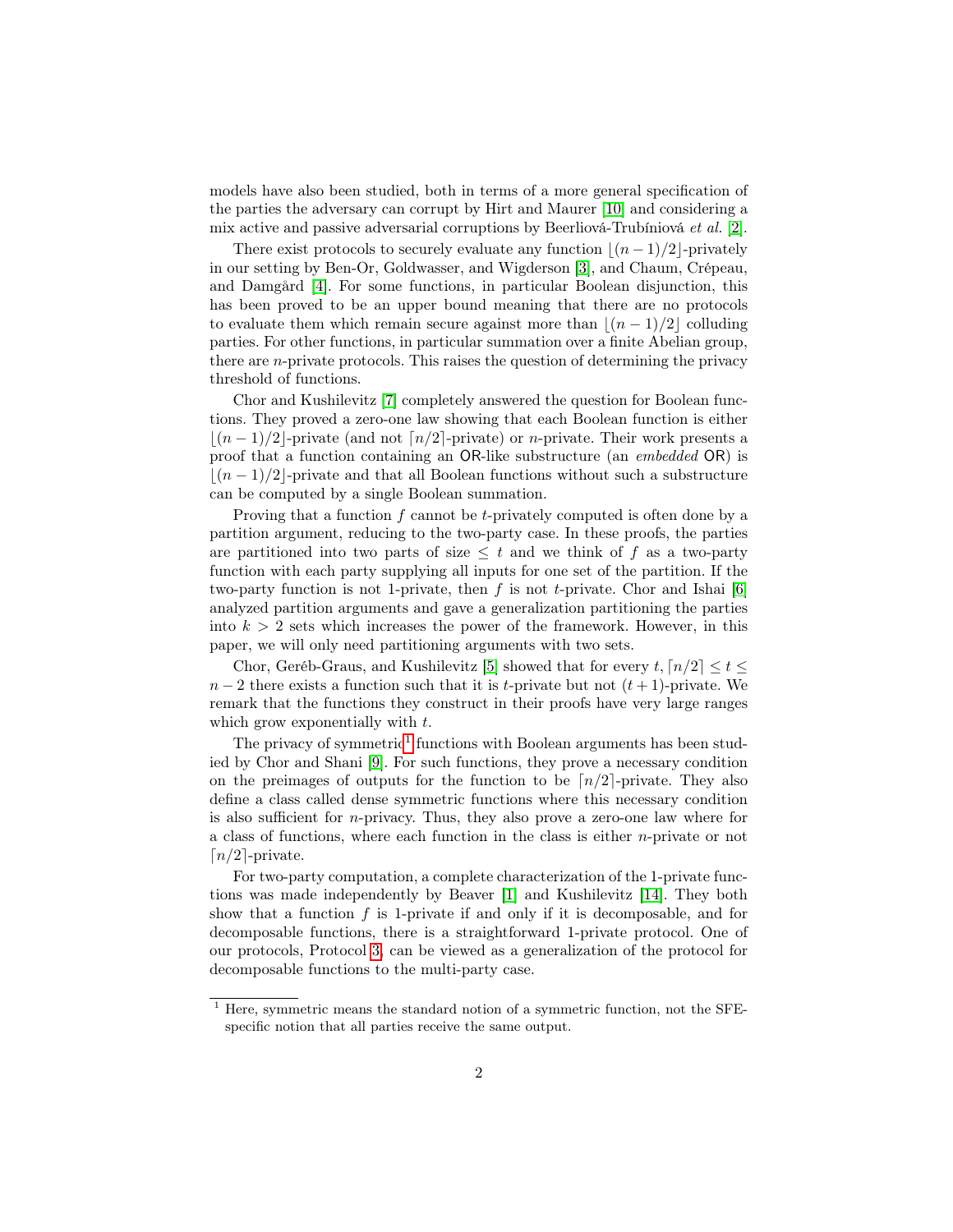Künzler, Müller-Quade, and Raub [\[13\]](#page-13-11) give a combinatorial classification of functions computable in several different adversarial models, including the information-theoretic passive model which we work with in this paper. However, in this setting, they consider the broadcast model of communication which gives different results from private channels. For instance, summation is not  $n$ -private in the broadcast channel model.

#### 1.1 Our Contribution

In this work, we extend the zero-one law of Boolean privacy to functions with three outputs. For notational convenience, we talk about functions with range  $\mathbb{Z}_3$ , but we would like to emphasize our results do not depend on any algebraic structure over the range of the function. More formally, we prove the following statement:

<span id="page-2-0"></span>**Theorem 1 (Main theorem).** For every n-argument function  $f : A_1 \times ... \times$  $A_n \to \mathbb{Z}_3$ , f is either n-private, or it is  $\lfloor (n-1)/2 \rfloor$ -private and not  $\lfloor n/2 \rfloor$ -private.

The core part of our proof is a structure lemma (Lemma [8\)](#page-6-0) showing that every function f with range  $\mathbb{Z}_3$  must have at least one of three properties (which we define more formally later):

- $f$  has an embedded OR
- $f$  is a permuted sum
- $f$  is collapsible.

We provide protocols for *n*-privately evaluating those functions of the two latter types which do not contain an embedded OR.

Our definition of an embedded OR is a generalization of the one commonly found in the literature, but the presence of one implies that there is no protocol which can securely evaluate  $f$  and tolerate more than  $t$  colluding parties for some t (but potentially for a  $t > \lceil n/2 \rceil$ ).

Finally, we prove (Theorem [22\)](#page-12-0) that the existence of an embedded OR (in our generalized sense) also implies the existence of a "small" embedded OR, giving  $t = \lfloor n/2 \rfloor$ . By combining this result with our structure lemma and the result from [\[7\]](#page-13-0) that a function with an embedded OR of size at most  $\lfloor n/2 \rfloor$  cannot be  $\lceil n/2 \rceil$ -privately computed, our main theorem follows. We state the proof more formally in Section [6.](#page-12-1)

We remark that while our statements are true for  $n = 2$ , there are complete classifications [\[1](#page-13-9)[,14\]](#page-13-10) for the 2-party case which are simpler than ours (for  $n = 2$ , our protocols reduce to decomposition) and not limited to functions with range  $\mathbb{Z}_3$ . Our contribution lies in the case when  $n \geq 3$ .

The proof of our theorems are significantly more involved than the analogous proofs for Boolean functions. In several of our proofs we need to apply a fairly extensive case analysis.

Our result answers in part a question raised by Chor and Ishai [\[6\]](#page-13-6) by showing that partition reductions (with only two sets) are universal for proving nonprivacy of functions mapping to  $\mathbb{Z}_3$ .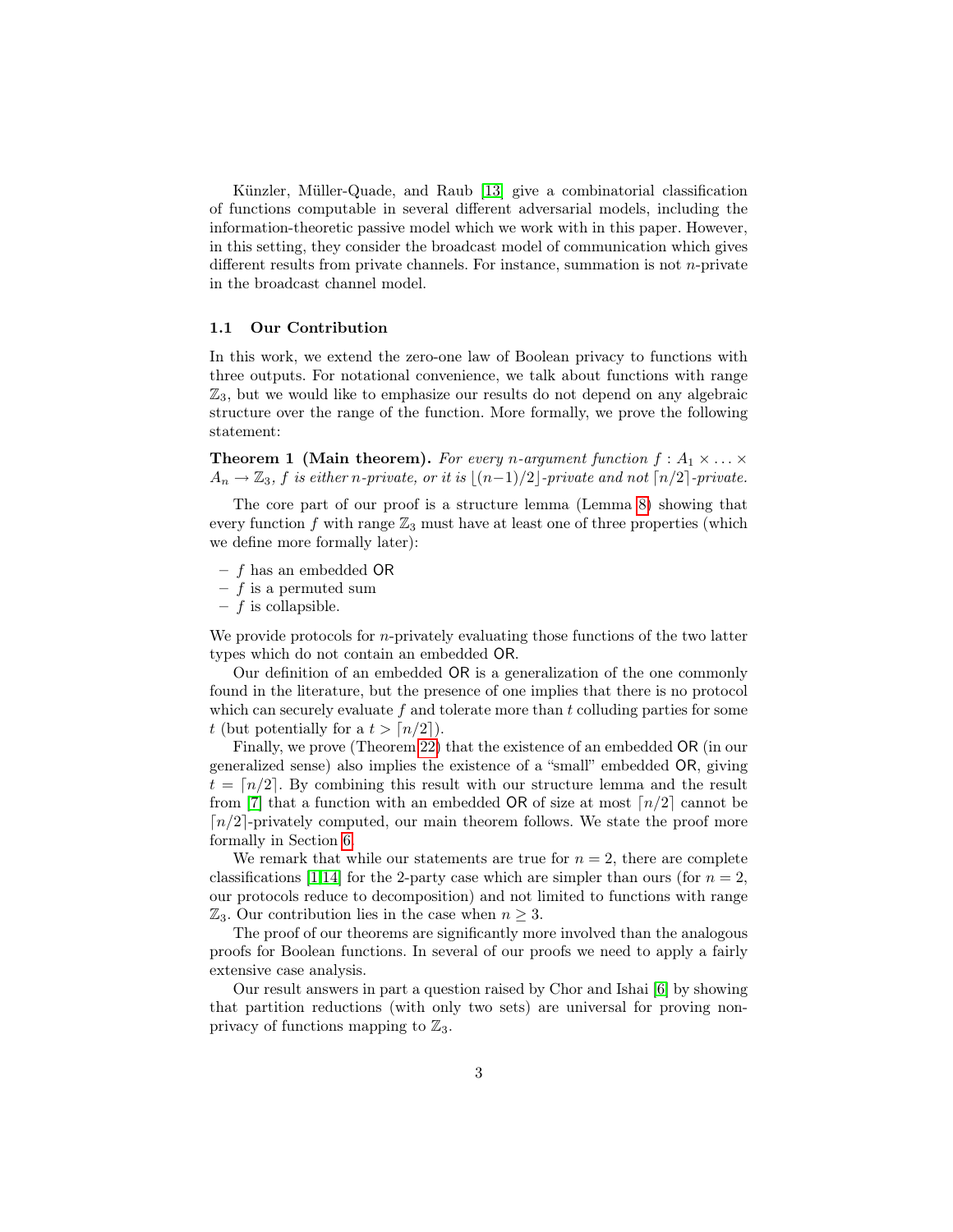### 2 Notation and Preliminary Theorems

We use boldface letters to refer to vectors, like:  $x, y$ . We work with functions with range  $\mathbb{Z}_3$ , and use the three Greek letters  $\alpha$ ,  $\beta$ , and  $\gamma$  to denote the three different outputs of the function. We take as convention that the three represent distinct outputs (so  $\alpha \neq \beta \neq \gamma$ ). Sometimes we need to discuss an output as being not  $\alpha$ , which we denote by  $\alpha$ .

In the proceeding discussion, we often need to discuss the behavior of a subfunction when keeping some subset of its arguments fixed. To simplify this discussion, we introduce some notation. For disjoint  $S_1, S_2, S_3 \subseteq [n]$  we define

$$
f_{\{S_1\}}^{\mathbf{a}}(\mathbf{x}) \stackrel{\text{def}}{=} f(\{x_i\}_{i \in S_1}, \{a_i\}_{i \in S_1^C})
$$
  

$$
f_{\{S_1, S_2\}}^{\mathbf{a}}(\mathbf{x}, \mathbf{y}) \stackrel{\text{def}}{=} f(\{x_i\}_{i \in S_1}, \{y_i\}_{i \in S_2}, \{a_i\}_{i \in (S_1 \cup S_2)^C})
$$
  

$$
f_{\{S_1, S_2, S_3\}}^{\mathbf{a}}(\mathbf{x}, \mathbf{y}, \mathbf{z}) \stackrel{\text{def}}{=} f(\{x_i\}_{i \in S_1}, \{y_i\}_{i \in S_2}, \{z_i\}_{i \in S_3}, \{a_i\}_{i \in (S_1 \cup S_2 \cup S_3)^C}).
$$

We sometimes consider singleton sets  $S_1, S_2, S_3$  and then denote them simply by their only element, with some abuse of notation. That is,

$$
f_{\{i\}}^{\mathbf{a}}(x) \stackrel{\text{def}}{=} f(a_1, \dots, a_{i-1}, x, a_{i+1}, \dots, a_n)
$$
  

$$
f_{\{i,j\}}^{\mathbf{a}}(x, y) \stackrel{\text{def}}{=} f(a_1, \dots, a_{i-1}, x, a_{i+1}, \dots, a_{j-1}, y, a_{j+1}, \dots, a_n),
$$

and analogously for  $f_{\{i,j,k\}}^{\boldsymbol{a}}(x,y,z)$  and  $f_{\{i,j,k,l\}}^{\boldsymbol{a}}(x,y,z,w)$ .

We need to describe details of functions' behaviors, and adopt a geometric viewpoint. In the proofs, we speak of inputs as being neighbors and of rows, diagonals, and rectangles and induced rectangles in the function table. By neighbors we mean points at Hamming distance 1. By a row, we mean the values taken by the function fixing all but one values, i.e. the values  $f_{\{i\}}^{\mathbf{a}}(x)$  for all  $x \in A_1$ with a fixed  $i$  and  $\boldsymbol{a}$  which are clear from the context. By a rectangle, we mean the values  $f_{\{S_1,S_2\}}^e(a, c), f_{\{S_1,S_2\}}^e(a, d), f_{\{S_1,S_2\}}^e(b, c), f_{\{S_1,S_2\}}^e(b, d)$ . Note that a rectangle by this definition is a high-dimensional structure. By induced rectangle, we mean a rectangle as before but where  $|S_1| = |S_2| = 1$ , thus looking like a rectangle in the function table. We only use the concept of a diagonal of a  $2 \times 2$  induced rectangle. For fixed inputs **a** and dimensions i, j we say that  $f_{\{i,j\}}^{\mathbf{a}}(x_1, y_1), f_{\{i,j\}}^{\mathbf{a}}(x_2, y_2)$  is a diagonal for  $x_1 \neq x_2$  and  $y_1 \neq y_2$ .

**Definition 1 (Redundant inputs).** For an n-argument function  $f$ , we say that inputs  $x, y, x \neq y$  are redundant for player k if for all **a** it holds that  $f_{\{k\}}^{\mathbf{a}}(x) = f_{\{k\}}^{\mathbf{a}}(y).$ 

Definition 2 (Normalized function). An n-argument function f with no redundant inputs for any player is said to be normalized.

We take as convention that all functions are normalized. This assumption is without loss of generality as a function can easily be normalized by for each set of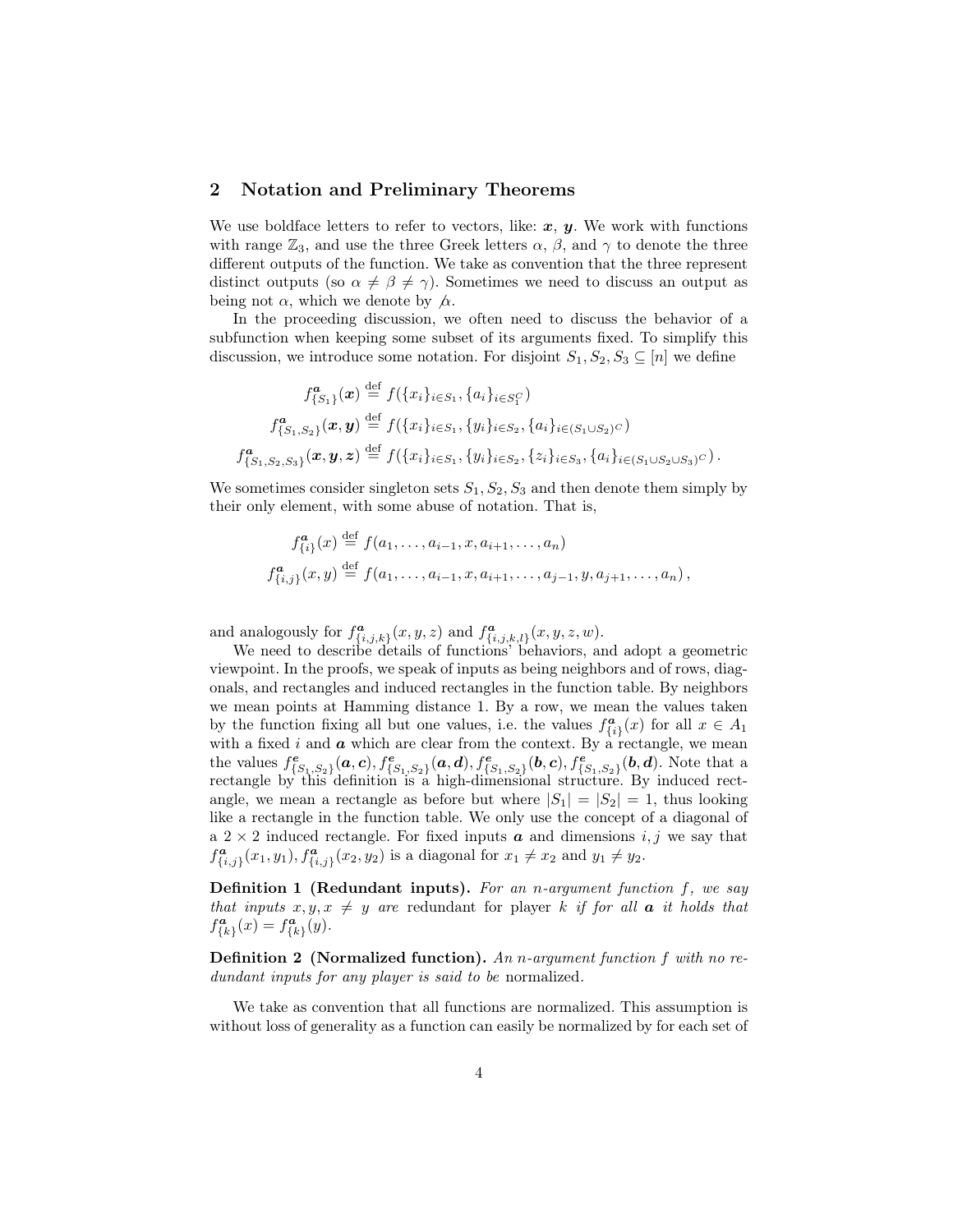redundant inputs removing all but one. A protocol for evaluating the normalized function can be used to evaluate the original function as well by performing the same procedure.

To prove Theorem [1,](#page-2-0) we make use of a theorem by Chor and Kushilevitz [\[7\]](#page-13-0) which states that there is no 1-private protocol for a 2-party computation of disjunction. Through standard simulation techniques, this gives impossibility results for multi-party protocols of functions containing an OR-like substructure. This is commonly referred to as an embedded OR, or a corner. We formally define an embedded OR and then restate their result. For a two-party function, the definition is straightforward:

Definition 3 (Embedded OR (2 parties)). We say that a two-argument function f contains an embedded OR if there exists inputs  $x_1, x_2, y_1, y_2$  ( $x_1 \neq$  $x_2, y_1 \neq y_2$  such that  $f(x_1, y_1) = f(x_1, y_2) = f(x_2, y_1) \neq f(x_2, y_2)$ .

However, when considering the  $n$ -party case, the definition of an embedded OR becomes slightly more complex. In particular, we need our definition to capture the size of the collusion required to realize an embedded OR, as that size also limits the impossibility result that follows from the existence of such an embedded OR. To this end, we define an embedded OR as having a degree  $k$ . We remark that Kilian et al. [\[11\]](#page-13-12) define an embedded OR as one of degree 1. Much of the previous literature has mostly been concerned with Boolean functions, and then, the existence of an embedded OR (of any degree) implies the existence of one of degree 1, as proved in [\[11\]](#page-13-12). However, for functions with larger ranges, the situation is more complex, as shown by our Theorem [22.](#page-12-0)

Definition 4 (Embedded OR (n parties, induced, generalized), cornerfree). We say that an n-argument function f contains an embedded OR of degree k if there exists disjoint subsets  $S_1, S_2 \subset [n]$  where  $|S_1|, |S_2| \leq k$ , and values **a** such that the two-argument function  $f'(\bm{x}, \bm{y}) = f^{\bm{a}}_{\{S_1, S_2\}}(\bm{x}, \bm{y})$  contains an embedded OR. We refer to an embedded OR of degree  $\hat{I}$  as an induced embedded OR, and one of degree greater than 1 as a generalized embedded OR. A function without an embedded OR (of any degree) is said to be corner-free.

With the definitions in place, we are ready to restate a result by Chor and Kushilevitz [\[7\]](#page-13-0). The result we need was not presented as a separate lemma in their paper, but instead follows as a corollary from two of their lemmas which we restate in simplified form.

**Lemma 2 (Partition lemma, [\[7\]](#page-13-0)).** Let  $f : A_1 \times \ldots \times A_n \to R$  be  $\lceil n/2 \rceil$ -private. Then for every subset  $S_1$  of size  $\lceil n/2 \rceil$ , the two-argument function  $f'(\mathbf{x}, \mathbf{y}) =$  $f_{\{S_1, S_1^C\}}(\boldsymbol x, \boldsymbol y)$  is 1-private.

Lemma 3 (Corners lemma, [\[7\]](#page-13-0)). A two-argument function is not 1-private if it contains an embedded OR.

<span id="page-4-0"></span>**Corollary 4.** A function containing an embedded OR of degree at most  $\lceil n/2 \rceil$ is not  $\lceil n/2 \rceil$ -private.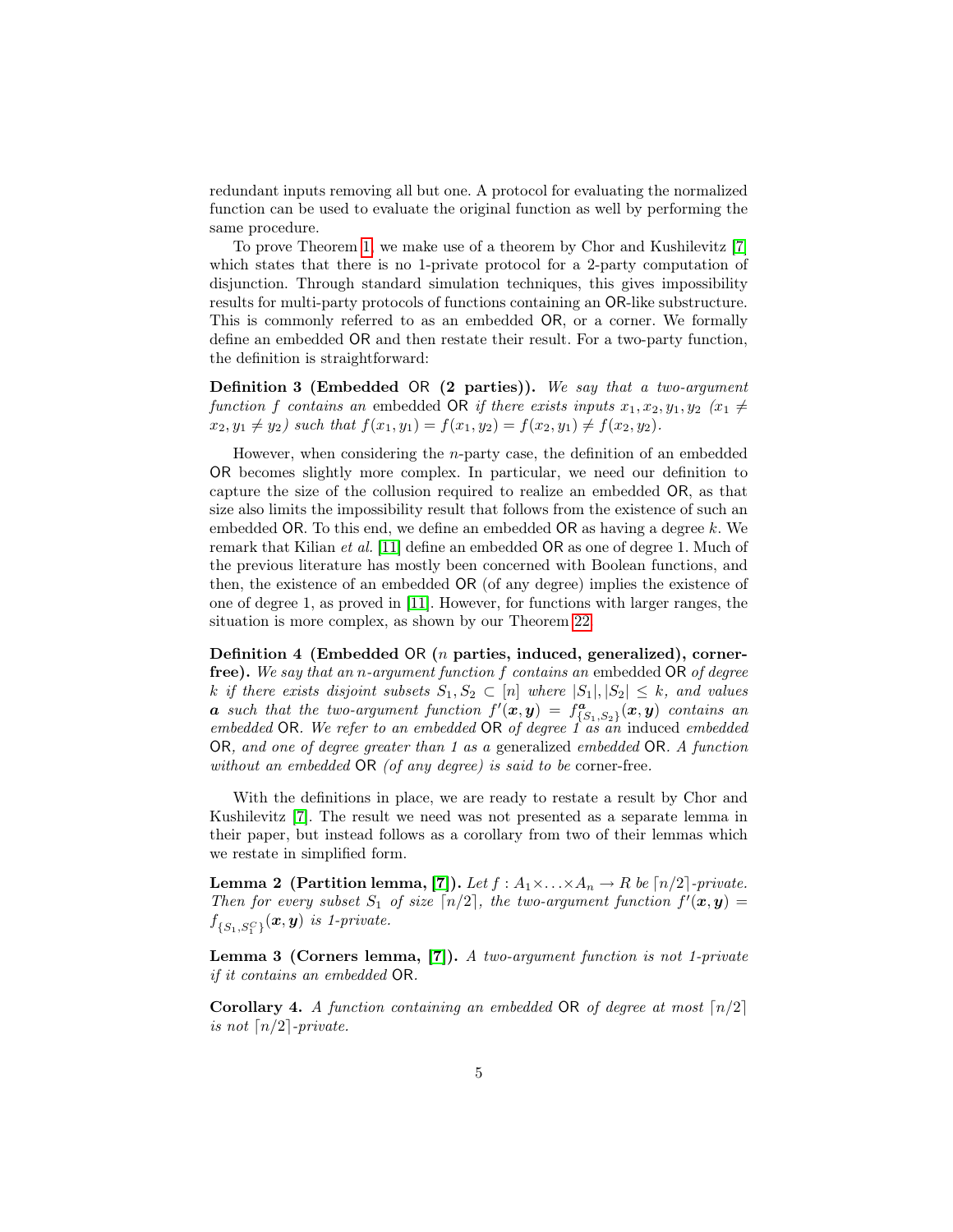<span id="page-5-4"></span>We also make use of [\[7,](#page-13-0) Theorem 4] which states that a corner-free Boolean function can be expressed as a Boolean sum:

**Theorem 5 ([\[7\]](#page-13-0)).** For a corner-free Boolean function f there are functions  $f_i$ such that  $f(x_1, \ldots, x_n) = \sum_{i=1}^n f_i(x_i)$  where the sum is computed modulo 2.

<span id="page-5-3"></span>We formally restate the theorem from [\[11\]](#page-13-12) showing that a generalized embedded OR in a Boolean function implies an induced embedded OR. In our terminology:

Theorem 6 ([\[11\]](#page-13-12)). A Boolean function f containing an embedded OR contains an embedded OR of degree 1.

We show functions and subfunctions which depend on up to 4 arguments. To be able to draw them, we show 2-dimensional projections separated by lines with vertical lines indicating a  $3^{rd}$  dimension and horizontal lines indicating a  $4<sup>th</sup>$  dimension. We present sample function in Figure [1,](#page-5-0) showing a function which contains an embedded OR of degree 2 but does not contain an embedded OR of degree 1. The highlighted embedded OR occurs with the subsets  $S_1 = \{P_1, P_3\}$ and  $S_2 = \{P_2, P_4\}$  with inputs  $(2, 1)$  and  $(1, 2)$  for  $S_1$  and  $(1, 1)$  and  $(2, 2)$  for  $S_2$ . As the function is drawn, the coalition  $S_1$  in the embedded OR controls the horizontal position, and  $S_2$  controls the vertical position.

<span id="page-5-2"></span><span id="page-5-1"></span>
$$
\begin{array}{c|c}\n0 & 1 & 1 & 2 \\
1 & 0 & 2 & 1 \\
\hline\n2 & 0 & 0 & 1 \\
0 & 2 & 1 & 0\n\end{array}
$$

<span id="page-5-0"></span>Fig. 1. An example function containing an embedded OR of degree 2 (highlighted).

We use the following lemma which we believe is well-known. A proof is included in the full version of this paper [\[12\]](#page-13-13).

**Lemma 7.** If an n-argument function  $f : A_1 \times ... \times A_n \to G$ , where G is an Abelian group, has the property that for every pair of dimensions  $j, k$  and inputs  $x_1, x_2, y_1, y_2, \mathbf{a}$  the following equality holds:

$$
f_{\{j,k\}}^a(x_1, y_1) + f_{\{j,k\}}^a(x_2, y_2) = f_{\{j,k\}}^a(x_1, y_2) + f_{\{j,k\}}^a(x_2, y_1),
$$
 (1)

then f can be rewritten as  $f(x_1,...,x_n) = \sum_{i=1}^n f_i(x_i)$ .

# 3 A Structure Lemma

The main step towards proving Theorem [1](#page-2-0) is the establishment of a structure lemma for functions with range  $\mathbb{Z}_3$ . Thus, we turn toward some global properties of functions (as opposed to the comparatively local property of the existence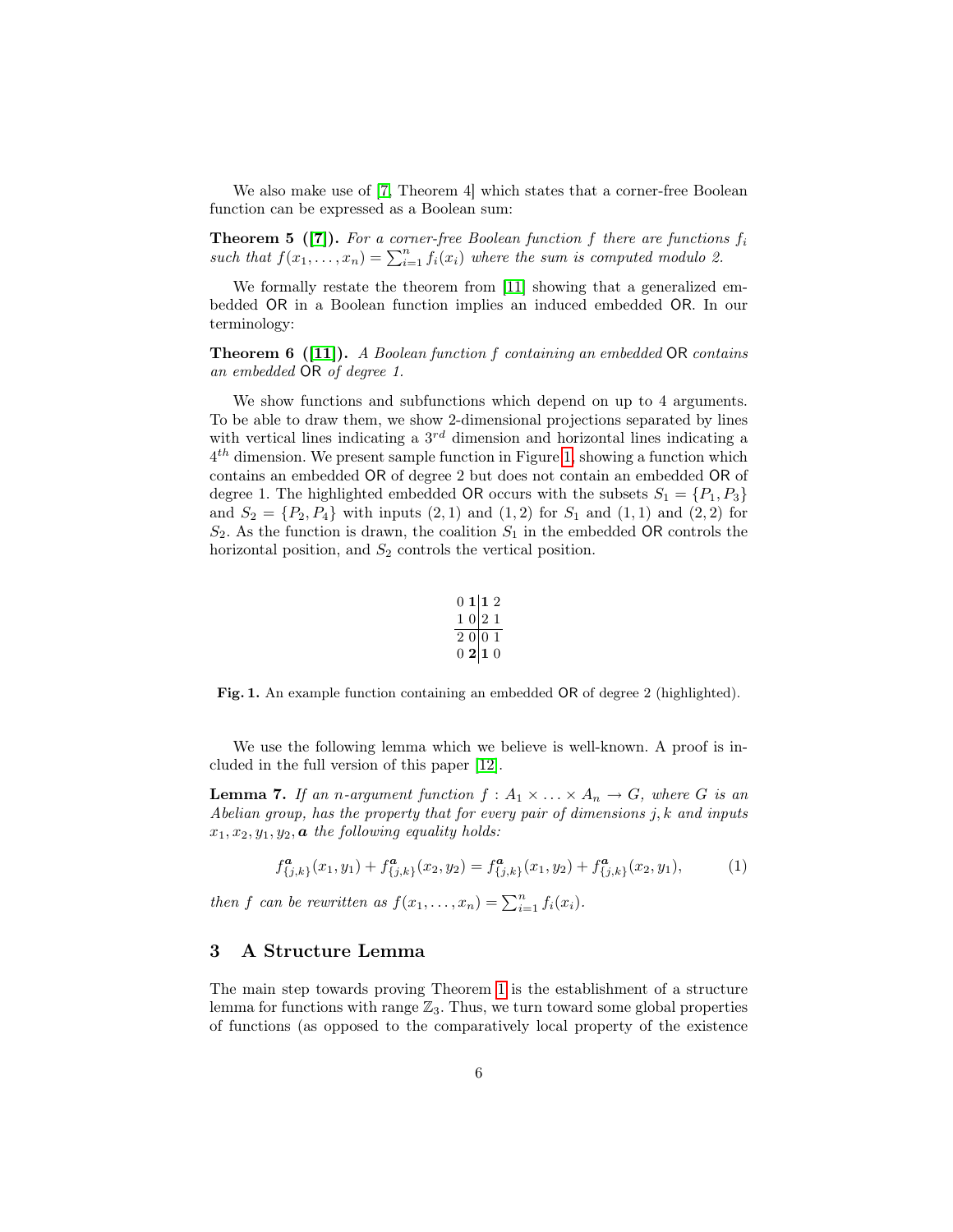of an embedded OR). The first such property captures the case when we can split the range of a function into two parts, and compute a Boolean sum to discover which part the output lies in. If we can then proceed with further such subdivisions until we arrive at a single possible output, this immediately gives a protocol to compute  $f$ . We prove that this further subdivision is always possible for corner-free f with range  $\mathbb{Z}_3$  in Lemma [21.](#page-12-2) We remark that this is a further generalization of the multi-party decomposability defined in [\[13\]](#page-13-11), which in turn was a generalization of 2-party decomposability defined in [\[14\]](#page-13-10). We show a collapsible function and the generalized decomposition of it in Figure [2.](#page-6-1)

**Definition 5 (Collapsible).** We say that a function  $f : A_1 \times ... A_n \rightarrow R$  is collapsible if there is a subset  $R', \emptyset \subset R' \subset R$  such that the Boolean function

$$
f'(\boldsymbol{x}) = \begin{cases} 1 & \textit{if } f(\boldsymbol{x}) \in R' \\ 0 & \textit{otherwise} \end{cases}
$$

does not contain an embedded OR and can thus be n-privately computed. We refer to  $f'$  as being collapsed.

For a collapsible function f with range  $\mathbb{Z}_3$  if f is collapsible we can choose R' with two elements  $\alpha$ ,  $\beta$  and say that f is collapsible by collapsing  $\alpha$  and  $\beta$ .

| 0 1 2   2 2 0       | 1 1 0 0 0 1       |
|---------------------|-------------------|
| 1 0 2 2 1           | 1 1 0 0 0 1       |
| 220 102             | 001110            |
| (a) Collapsible $f$ | (b) $f$ collapsed |

<span id="page-6-1"></span>Fig. 2. An example collapsible function and the collapsed function.

Summation in a finite Abelian group is a function which is known to be nprivate [\[8\]](#page-13-14). In a summation, the effect of one party's input can be thought of as applying a permutation to the sum of the other parties' inputs. We generalize this by defining a permuted sum where we give one of the parties a special role and let her input select an arbitrary permutation to be applied to the sum of the other parties' inputs. All functions which are sums, i.e. can be rewritten as  $\sum_{i=1}^{n} f_i(x_i)$ , are also permuted sums. In our applications, the sum may be a Boolean sum or over  $\mathbb{Z}_3$ . We show two example functions which are permuted sums in Figure [3](#page-7-0)

Definition 6 (Permuted sum). We say that a function is a permuted sum if it can be written as  $\pi_{x_i}(\sum_{j\neq i}f_j(x_j))$  where  $\pi_x$  is a permutation. We refer to party i as the permuter.

<span id="page-6-0"></span>With these definitions, we are now ready to state and prove our structure lemma: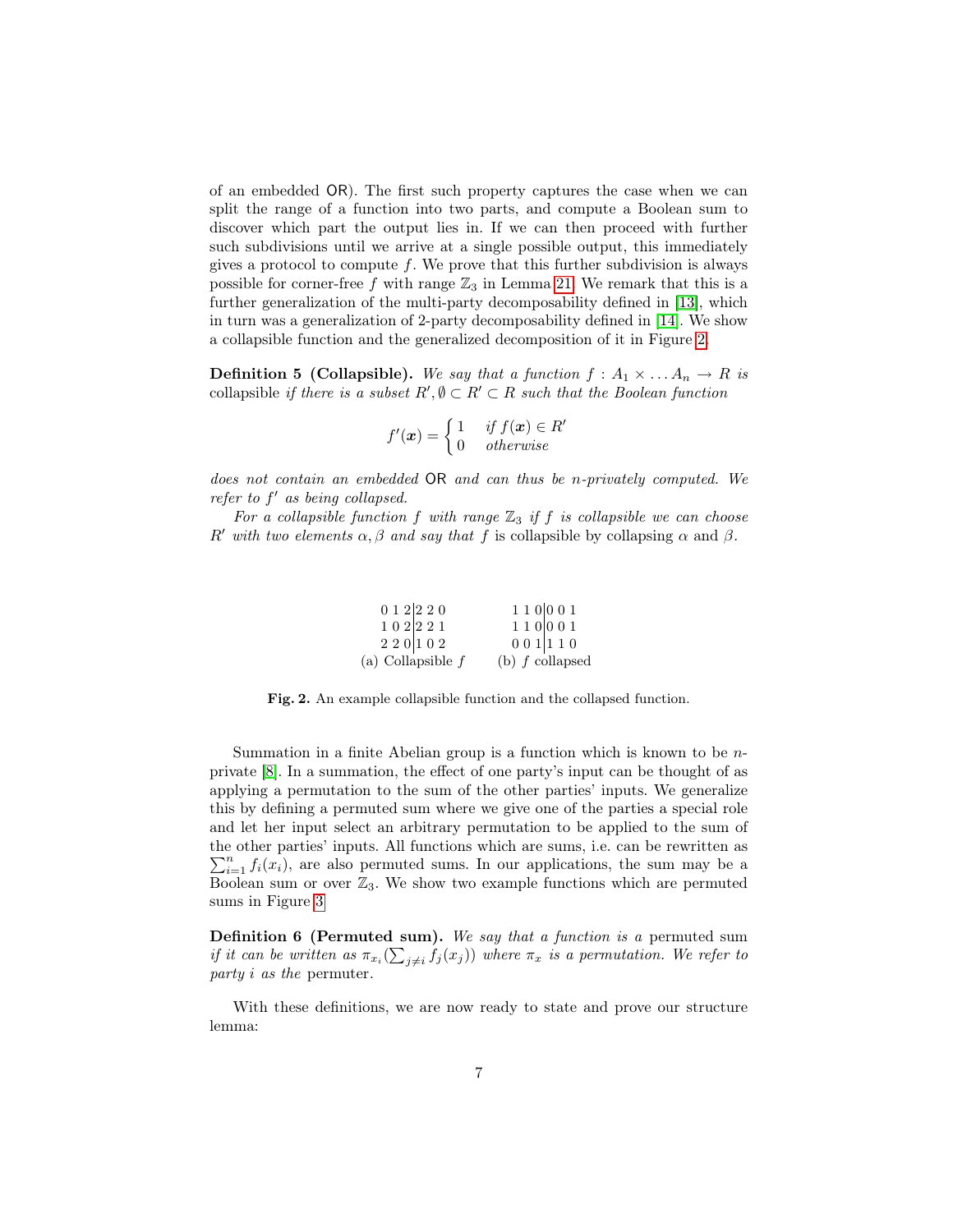| 001122  | 012 021 102                 |
|---------|-----------------------------|
|         | $1\ 2\ 0\ 2\ 1\ 0\ 0\ 2\ 1$ |
| 120201  | 201 102 210                 |
| $(a)$ f | (b) g                       |

<span id="page-7-0"></span>Fig. 3. Two example permuted sums. In  $f$ , party 2 (selecting column) is the permuter selecting one of the 6 permutations. The function  $g = \pi_{x_3}(x_1 + x_2)$  where  $\pi_1$  is the identity permutation,  $\pi_2 = (12)$  and  $\pi_3 = (01)$ .

Lemma 8 (Structure lemma). For every normalized n-argument function  $f: A_1 \times \ldots \times A_n \to \mathbb{Z}_3$ , at least one of the following holds:

– f has an embedded OR

– f is a permuted sum

 $- f$  is collapsible

We present protocols for *n*-privately evaluating permuted sums (Protocol [2\)](#page-11-1) and collapsible functions (Protocol [3\)](#page-11-0) which do not contain an embedded OR. In Theorem [22](#page-12-0) we show that if f contains an embedded OR, it also contains a small embedded OR. This, together with Corollary [4](#page-4-0) concludes the proof of our Theorem [1.](#page-2-0)

To prove the structure lemma, we perform a case-analysis based on a property of  $f$  we call a link:

Definition 7 (Link, link-free). We say that an n-argument function has a link (over output  $\alpha$ ) in dimension k if there exists inputs  $x, y, x \neq y$ , and **a** such that  $\alpha = f_{\{k\}}^a(x) = f_{\{k\}}^a(y)$ . We say that f has links in c dimensions if there are precisely c distinct k such that f has a link in dimension k. We say that a function is link-free if it has no links.

<span id="page-7-1"></span>**Lemma 9.** In a corner-free n-argument function  $f : A_1 \times ... \times A_n \to \mathbb{Z}_3$ , if there are links between inputs  $x$  and  $y$  in dimension  $k$  over two distinct outputs, then x and y are redundant for player  $k$ .

*Proof.* Let f have links over  $\alpha$  and  $\beta$  between inputs x and y in dimension k. That is, there exists values **a**, **b** such that  $f_{\{k\}}^a(x) = f_{\{k\}}^a(y) = \alpha$ , and  $f_{\{k\}}^b(x) =$  $f_{\{k\}}^{\mathbf{b}}(y) = \beta$ . Suppose that for some  $\mathbf{c}$  we have  $f_{\{k\}}^{\mathbf{c}}(x) \neq f_{\{k\}}^{\mathbf{c}}(y)$ . Then one of  $f_{\{k\}}^{\mathbf{c}}(x)$  and  $f_{\{k\}}^{\mathbf{c}}(y)$  equals  $\alpha$  or  $\beta$ . If one of them is  $\alpha$  then f has an embedded OR with  $S_1 = \{k\}, S_2 = \{k\}^C$  using inputs  $(x, y)$  and  $(a, c)$ . If one is  $\beta$  then f has an embedded OR with  $S_1 = \{k\}, S_2 = \{k\}^C$  using inputs  $(x, y)$  and  $(b, c)$ .  $\Box$ 

<span id="page-7-2"></span>Looking at the proof of Lemma [9](#page-7-1) we begin to see the importance of the small range of the function to the analysis. It also highlights the added complexities compared to the Boolean case, as for a Boolean function any link implies that two inputs are redundant. From the lemma and its proof follow two corollaries about normalized functions with range  $\mathbb{Z}_3$ :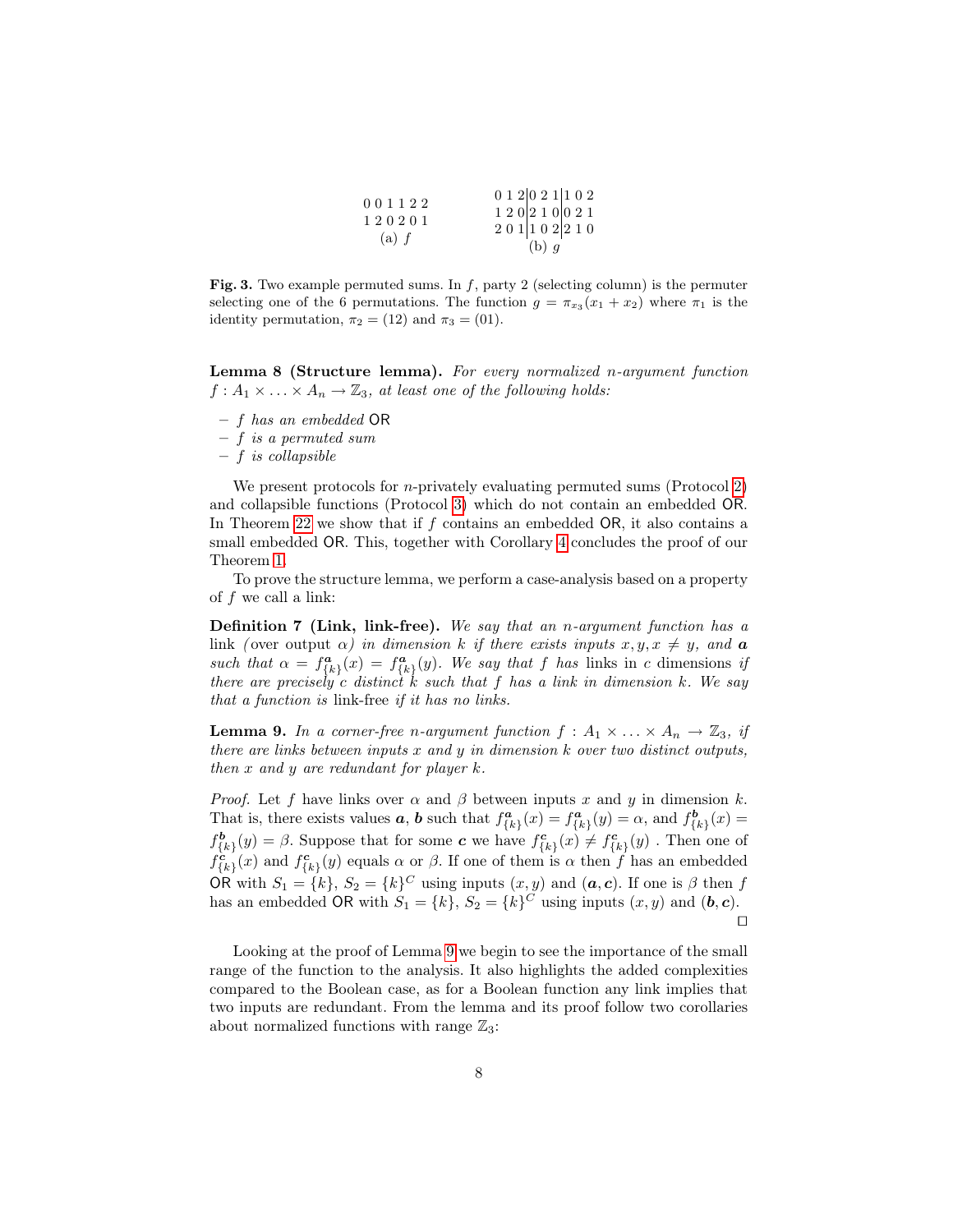**Corollary 10.** For a normalized n-argument function  $f : A_1 \times ... \times A_n \rightarrow$  $\mathbb{Z}_3$  with a link over  $\alpha$  in dimension k for inputs x, y, for all  $\alpha$ , we have that  $f_{\{k\}}^{\mathbf{a}}(x)$  uniquely determines  $f_{\{k\}}^{\mathbf{a}}(y)$ . More specifically, the possible combinations of values are  $(\alpha, \alpha)$ ;  $(\beta, \gamma)$ ;  $(\gamma, \beta)$ .

*Proof.* Follows from the proof of Lemma [9.](#page-7-1)  $\Box$ 

Corollary 11. A normalized n-argument function  $f : A_1 \times ... \times A_n \rightarrow \mathbb{Z}_3$ cannot have links over  $\alpha$  in dimension k for inputs x, y, and x, z.

*Proof.* By Corollary [10](#page-7-2) the value at x determines the value at both  $y$  and  $z$  and hence inputs y and z are redundant.  $\square$ 

Analogously to an embedded OR, we introduce notation for the various  $2 \times 2$ substructures in a function. Apart from the embedded OR, two of them feature prominently in our proofs. Firstly, a  $2 \times 2$  substructure with one output occurring on the diagonal, and the two other values occurring once each on the opposite diagonal is called Aff<sub>3</sub>. Secondly, a  $2 \times 2$  substructure where one output is on one diagonal, and another is on the other is referred to as an XOR. For the XOR, we also define the type of an XOR as the pair (without order) of outputs in the XOR. All the substructures which can occur (up to symmetries) are depicted in Figure [4.](#page-8-0) A  $2 \times 2$  substructure where only one output occurs is called constant, and if we want to emphasize that it is the output  $\alpha$  which occurs, we write  $(\alpha)$ -constant.

| $\alpha \alpha$ | $\alpha \alpha$  | $\alpha \alpha$ | $\alpha \alpha$ | $\alpha$ $\beta$ | $\alpha$ $\beta$       |
|-----------------|------------------|-----------------|-----------------|------------------|------------------------|
| $\alpha \alpha$ | $\alpha$ $\beta$ | $\beta$ $\beta$ | $\beta \gamma$  | $\beta \alpha$   | $\gamma \alpha$        |
| (a) Constant    | $(b)$ OR         | $(c)$ 2-link    | $(d)$ Link      | $(e)$ XOR        | $(f)$ Aff <sub>3</sub> |

<span id="page-8-0"></span>

|  |  |  |  |  |  | Fig. 4. The six $2 \times 2$ substructures. |
|--|--|--|--|--|--|---------------------------------------------|
|--|--|--|--|--|--|---------------------------------------------|

Definition 8 (Type of an XOR). If an XOR consists of outputs  $\alpha$  and  $\beta$  we say that it is an XOR of type  $(\alpha, \beta)$ , denoted  $(\alpha, \beta)$ -XOR. The order of elements is not important, so for functions to  $\mathbb{Z}_3$  there are three possible types of XOR:  $(\alpha, \beta), (\alpha, \gamma), (\beta, \gamma).$ 

Our name  $Aff<sub>3</sub>$  comes from the fact that it can be expressed as an affine function modulo 3, analogously to the fact that XOR can be expressed as a sum modulo 2. We do not need that it is affine, but we make use of the fact that a function where all subfunctions are of the form  $\mathsf{Aff}_3$  can be written as a sum on the form  $\sum_{i=1}^{n} f_i(x_i)$  with summation in  $\mathbb{Z}_3$ .

<span id="page-8-1"></span>**Lemma 12.** An n-argument corner-free function  $f : A_1 \times ... \times A_n \rightarrow \mathbb{Z}_3$  such that all  $2 \times 2$  subfunctions are of the form Aff<sub>3</sub> can be expressed as  $\sum_{i=1}^{n} f_i(x_i)$ with summation in  $\mathbb{Z}_3$ .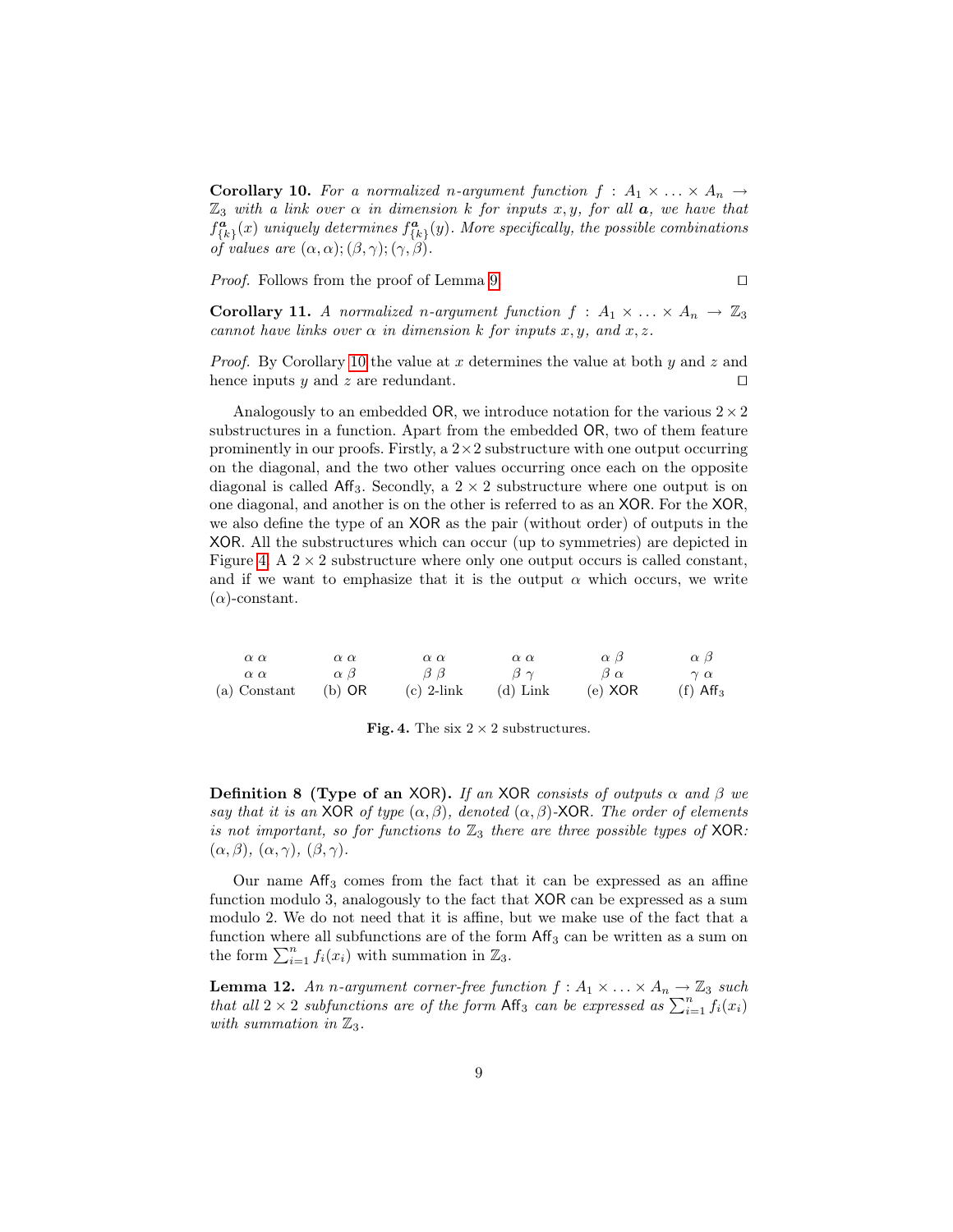*Proof.* By Lemma [7](#page-5-1) we need to verify that [\(1\)](#page-5-2) holds for all  $2 \times 2$  subfunctions, which are all of the form  $\mathsf{Aff}_3$ . For all ways of assigning 0, 1 and 2 (distinctly) to  $\alpha$ ,  $\beta$ ,  $\gamma$  we have that  $2\alpha \equiv \beta + \gamma \pmod{3}$ . As  $2 \equiv -1 \pmod{3}$  this is equivalent to  $\alpha + \beta + \gamma \equiv 0 \pmod{3}$ .

In our proof of Lemma [8](#page-6-0) we consider the substructures occurring in  $f$ . We begin by establishing three preliminary lemmas. The lemmas come into play primarily in cases when  $f$  contains links in few dimensions (none or one), and if f has an XOR spanned by dimensions  $i, j$  and f is link-free in those dimensions, then  $|A_i| = |A_j| = 2$ , giving some intuition for the condition on the size of the two inputs in the lemmas. We highlight the proof idea for each of the lemmas and give full proofs in the appendix.

<span id="page-9-3"></span>**Lemma 13.** Let f be an n-argument corner-free function  $f : A_1 \times ... \times A_n \to \mathbb{Z}_3$ with i, j such that  $|A_i| = |A_j| = 2$  such that for all **a**,  $f_{\{i,j\}}^{\mathbf{a}}$  is an XOR. If all three types of  $XOR$ 's occur then there is a dimension k such that the input in dimension k determines the type of XOR.

*Proof (Idea).* We show that if no such  $k$  exists then  $f$  contains an embedded OR. Full proof in Section [A.1.](#page-14-0)  $\Box$ 

<span id="page-9-0"></span>**Lemma 14.** Let f be an n-argument corner-free function  $f : A_1 \times \ldots \times A_n \to \mathbb{Z}_3$ with i, j such that  $|A_i| = |A_j| = 2$  and an output  $\alpha$  such that for all **a** precisely one diagonal of  $f_{\{i,j\}}^{\mathbf{a}}$  has two  $\alpha$ 's. Then f is collapsible.

*Proof (Idea)*. If f is not collapsible then the collapsed function contains an embedded OR. We show that this implies an embedded OR in  $f$  as well. Full proof in Section [A.2.](#page-15-0)  $\Box$ 

<span id="page-9-4"></span>**Lemma 15.** An n-argument corner-free function  $f : A_1 \times ... \times A_n \rightarrow \mathbb{Z}_3$  with *i*, *j* such that  $|A_i| = |A_j| = 2$  and such that for some **a**,  $f_{\{i,j\}}^{\mathbf{a}}$  is an Aff<sub>3</sub> and for some **b**,  $f_{\{i,j\}}^{\mathbf{b}}$  is an XOR is collapsible.

Proof (Idea). We prove that f fulfills the conditions of Lemma [14.](#page-9-0) Full proof in Section [A.3.](#page-16-0)  $\Box$ 

Our proof of Lemma [8](#page-6-0) proceeds in three separate lemmas, depending on whether the function  $f$  is link-free (Lemma [16\)](#page-9-1), has links in one dimension (Lemma [17\)](#page-9-2), or if it has links in two or more dimensions (Lemma [18\)](#page-10-0). As the proofs are long and consist mainly of case analysis, we simply state the lemmas here. The proof of the first lemma is given in the appendix, and the two others in the full version of this paper [\[12\]](#page-13-13).

<span id="page-9-1"></span>**Lemma 16.** Every n-argument link-free, corner-free function  $f : A_1 \times ... \times$  $A_n \to \mathbb{Z}_3$  is collapsible or a permuted sum.

<span id="page-9-2"></span>Proof (Idea). Case analysis showing we can apply one of Lemma [13,](#page-9-3) Lemma [14](#page-9-0) and Lemma [15.](#page-9-4) Full proof in Section  $A.4$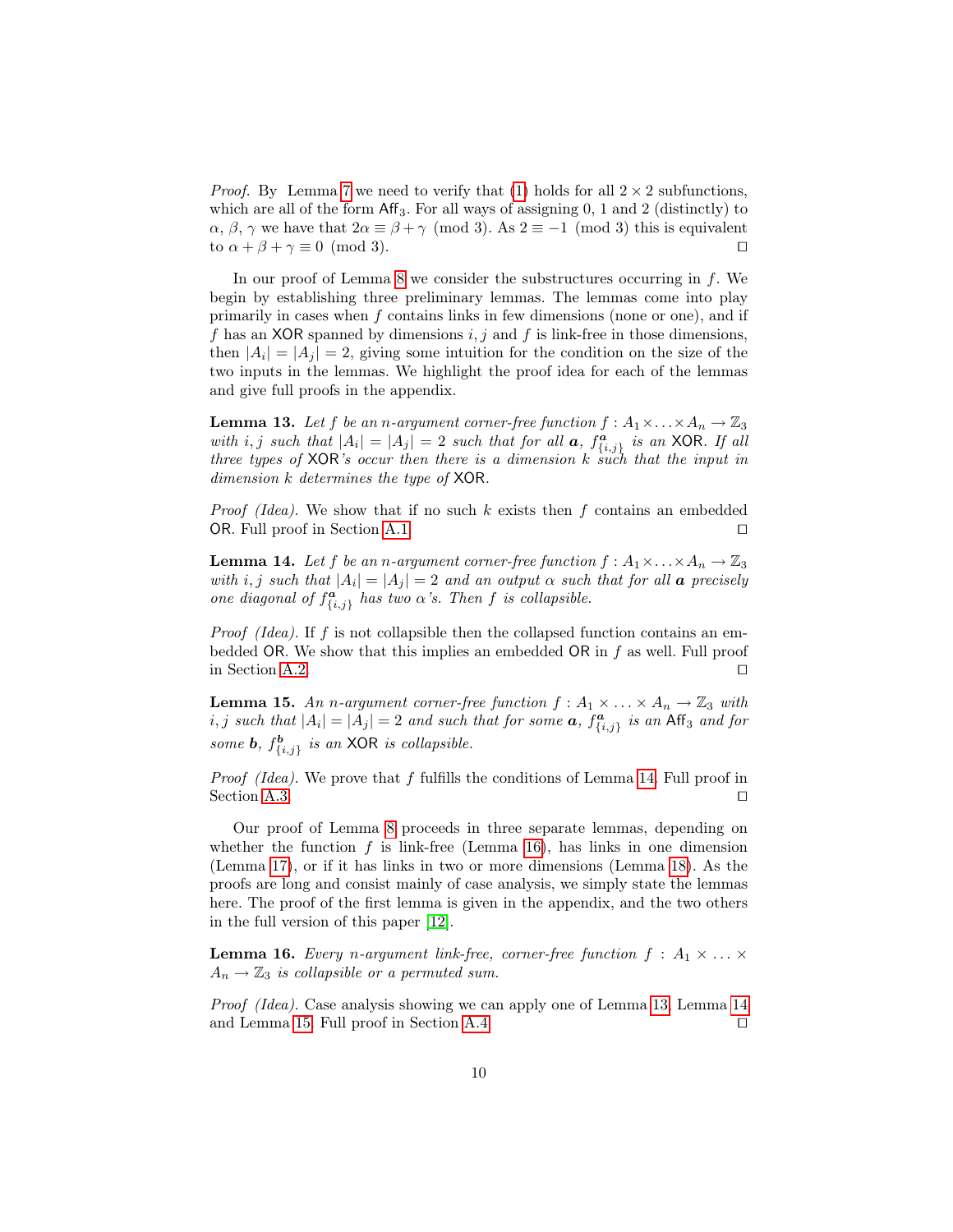**Lemma 17.** Every n-argument function  $f : A_1 \times \ldots \times A_n \to \mathbb{Z}_3$  with links in 1 dimension and without an embedded OR is collapsible or a permuted sum.

Proof (Idea). Case analysis showing we can apply one of Lemma [13,](#page-9-3) Lemma [14](#page-9-0) and Lemma [15.](#page-9-4) Proof in the full version of this paper [\[12\]](#page-13-13).  $\Box$ 

<span id="page-10-0"></span>**Lemma 18.** Every n-argument function  $f : A_1 \times ... \times A_n \rightarrow \mathbb{Z}_3$  with links in 2 or more dimensions and without an embedded OR is collapsible.

Proof (Idea). We show that all links must be over the same output. This gives some implications for the substructures of  $f$  which we use to show  $f$  must be collapsible. Proof in the full version of this paper [\[12\]](#page-13-13).  $\Box$ 

# 4 Protocols

With the structure lemma established, we can now turn to the question of  $n$ private protocols for collapsible functions and permuted sums. From the definitions of the two classes, we have two natural and easy protocols. The main problem we need to address in this section is proving the existence of a protocol for collapsible functions. For a function which is collapsible by collapsing  $\beta$  and  $\gamma$  it is clear from the definition that we can *n*-privately evaluate if the output is  $\alpha$  or if it is one of  $\beta$  and  $\gamma$ . The key issue is to prove that we can then proceed with a second step where we can n-privately evaluate whether the output is  $\beta$ or if it is  $\gamma$ .

The construction of this second step relies on the passive model of adversaries and the knowledge that the output of the function is not  $\alpha$ . Thus, in our second step we compute a sum which may have different outputs at points where the original function had  $\alpha$ 's. Such a construction is inherently insecure with active adversaries, as they may switch inputs between the first step of the decomposition and the second and would then learn some information about the other parties' inputs.

In both of our protocols we use a subprotocol by Chor and Kushilevitz [\[8\]](#page-13-14) for n-private summation over any finite Abelian group. For completeness, we include a description of their protocol as Protocol [1.](#page-10-1) When used in our protocol for a permuted sum, the summation is either Boolean or in  $\mathbb{Z}_3$  depending on the function  $f$  (but not on the inputs).

<span id="page-10-1"></span>**Protocol 1 (Summation [\[8\]](#page-13-14)).** The protocol for summation where party  $P_i$ participates with input  $x_i$  proceeds as follows:

- 1. In round  $1 \leq i \leq n-2$ , party  $P_i$  sums all its received messages,  $w_i =$  $\sum_{j=1}^{i-1} z_{j,i}$ . Then, it chooses random group elements  $z_{i,i+1}, z_{i,i+2}, \ldots, z_{i,n-1}$ . Finally, it computes  $z_{i,n}$  such that  $x_i + w_i = \sum_{j=i+1}^n z_{i,j}$  and sends  $z_{i,j}$  to  $P_j$   $(j > i)$ .
- 2. In round  $n-1$ , party  $P_{n-1}$  computes  $z_{n-1,n} = x_{n-1} + \sum_{j=1}^{n-2} z_{j,n-1}$  and sends  $z_{n-1,n}$  to  $P_n$ .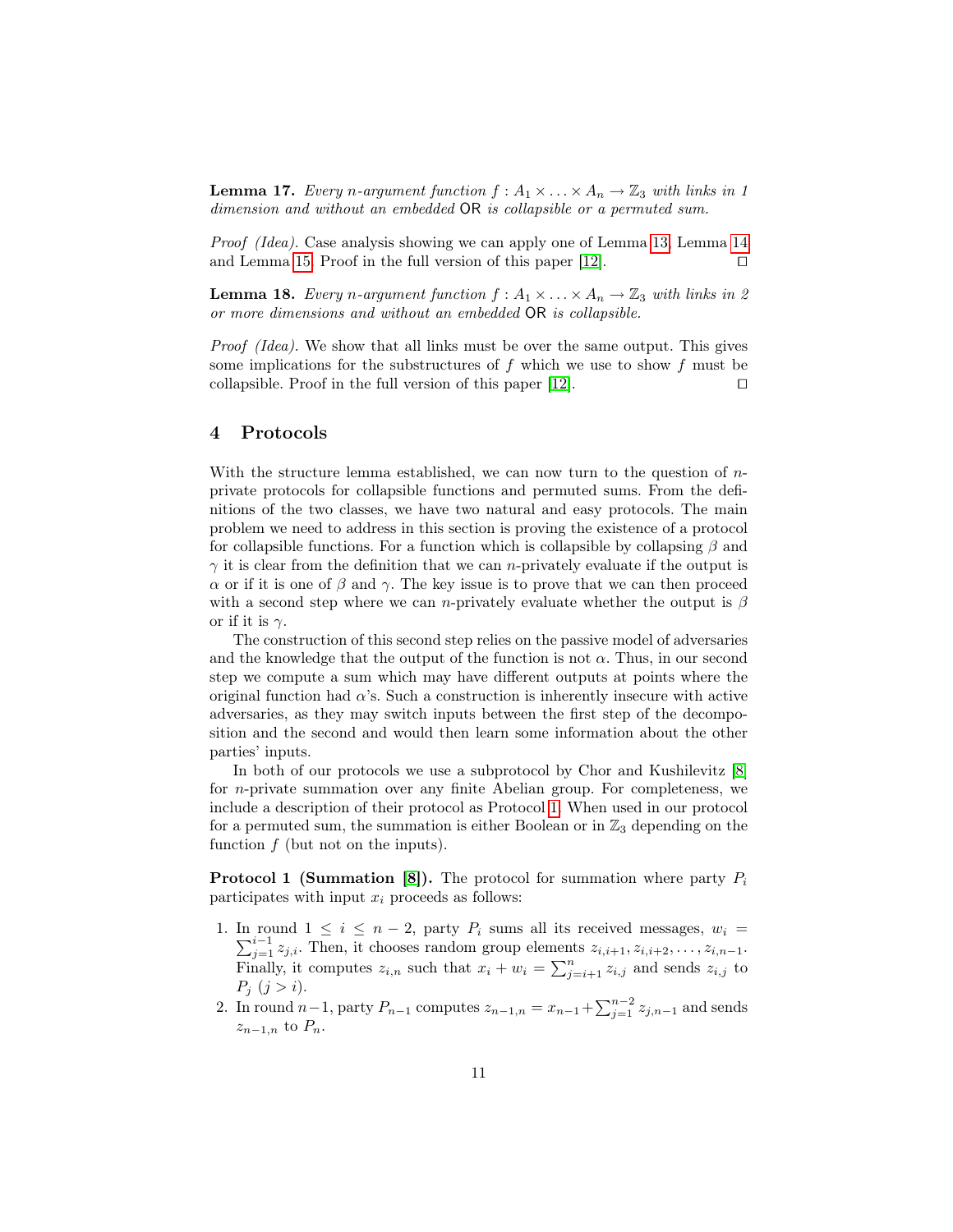3. In round *n*, party  $P_n$  computes the sum *s* as  $s = x_n + \sum_{j=1}^{n-1} z_{j,n}$ .

All sums are computed over some fixed finite Abelian group.

<span id="page-11-1"></span>Protocol 2 (Permuted sum). The protocol for evaluating a permuted sum f, where party  $P_i$  (without loss of generality we assume the permuter is party n) participates with input  $x_i$  proceeds as follows:

- 1. Use Protocol [1](#page-10-1) to privately compute  $s = \sum_{j=1}^{n-1} f_j(x_j)$  such that only the permuter learns s.
- 2. The permuter computes the output as  $\pi_{x_n}(s)$  and sends it to the other parties.

The sum is computed modulo 2, or 3, depending on  $f$ .

<span id="page-11-0"></span>**Protocol 3 (Collapsible).** The protocol for evaluating a function  $f$  collapsible with partition  $R' = {\gamma}$ , where party  $P_i$  participates with input  $x_i$  proceeds as follows:

- 1. Use Protocol [1](#page-10-1) to compute  $s = \sum_{i=1}^{n} f_i(x_i) \pmod{2}$ , with  $f_i$  such that  $s = 1$ iff  $f(x) = \gamma$
- 2. If  $s = 0$ , compute  $s' = \sum_{i=1}^{n} g_i(x_i) \pmod{4}$ , with  $g_i$  such that  $f(x) = \alpha$ implies  $s' = 0$ , and  $f(x) = \beta$  implies  $s' = 2$ .

The correctness of Protocol [2](#page-11-1) follows immediately from the definition of a permuted sum. In Protocol [3,](#page-11-0) since f is collapsible, the functions  $f_i$  exist by the definition of a collapsible function. However, the existence of appropriate  $g_i$  is not as straightforward. We prove, constructively, in Lemma [21](#page-12-2) that they always exist for corner-free collapsible functions with range  $\mathbb{Z}_3$ . We stress that the choice of  $g_i$  does not depend on the input x, but only on the function f.

The privacy of both these protocols is straightforward, and we only sketch the arguments.

#### Theorem 19. Protocol [2](#page-11-1) is n-private.

Proof. The subprotocol used for summation was proven to be *n*-private in [\[8\]](#page-13-14). Due to the structure of the function, we see that the permuter,  $P_n$ , learns the sum s from  $f(\mathbf{x})$  and  $x_n$ , since  $s = \pi_{x_n}^{-1}(f(\mathbf{x}))$ .

## Theorem 20. Protocol [3](#page-11-0) is n-private.

Proof. The subprotocol used for summation was proven to be *n*-private in [\[8\]](#page-13-14). When the output is  $\gamma$  then, by the privacy of the summation sub-protocol, the protocol is private. Furthermore, when the output is one of  $\alpha, \beta$ , then the privacy of the composed protocol also follow directly from the privacy of the subprotocols. The first sum only reveals that the output is one of  $\alpha, \beta$ , and then, the condition on  $g_i$  is sufficient to guarantee that the sum  $s'$  reveals nothing but whether the output is  $\alpha$  or  $\beta$ , as with a passive adversary we are guaranteed that s' is either 0 or 2.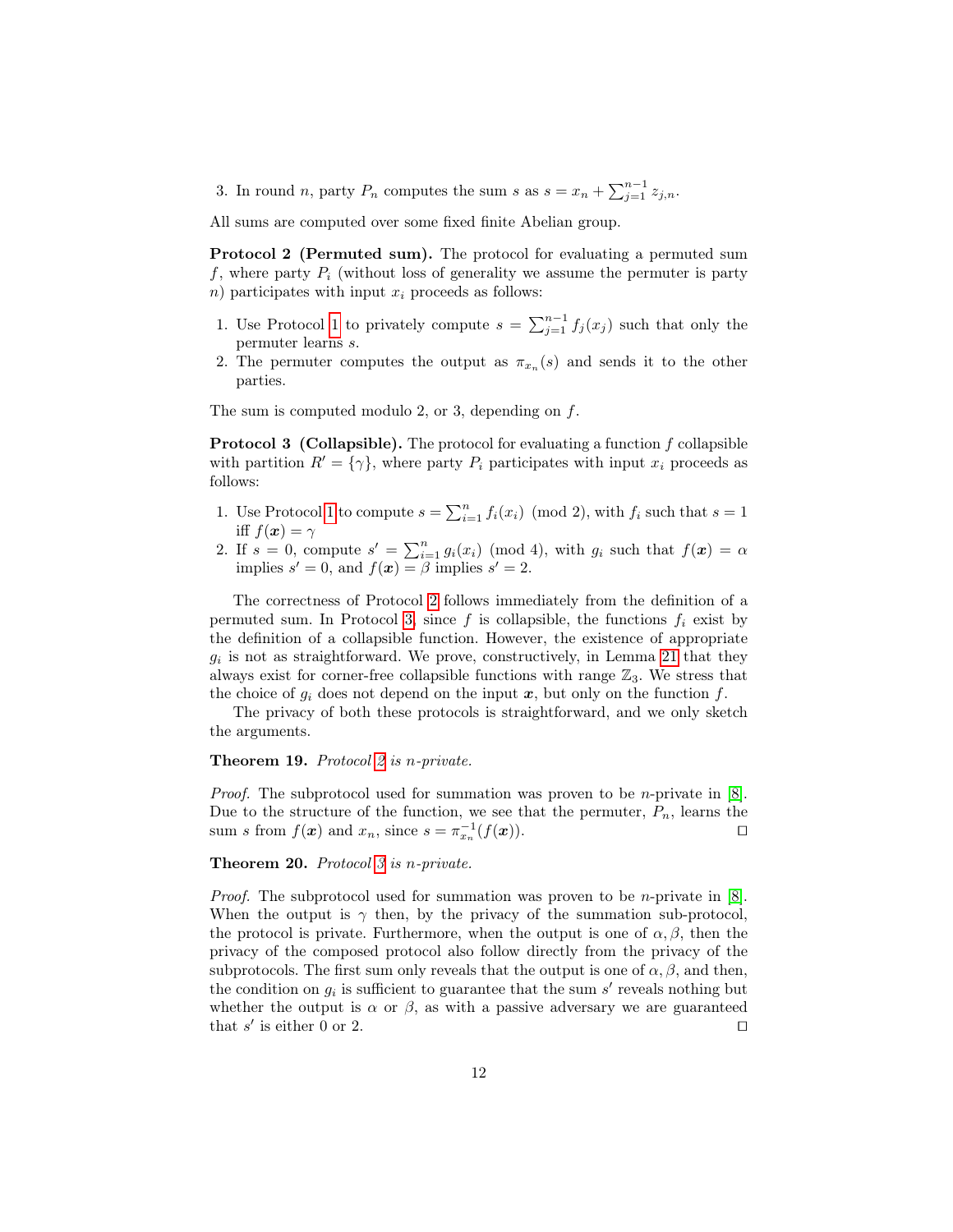While the privacy is straightforward, the proof that there are functions  $q_i$  as required by Protocol [3](#page-11-0) is rather involved and we simply state the lemma here and give the proof in [\[12\]](#page-13-13). One may intuitively expect that such functions could simply be Boolean, but it turns out that for some  $f$  we do need the full range of  $\mathbb{Z}_4$ .

<span id="page-12-2"></span>Lemma 21. Protocol [3](#page-11-0) can evaluate all corner-free, collapsible functions with range  $\mathbb{Z}_3$ .

*Proof (Idea).* We construct a function g such that  $f(x) = \alpha \implies g(x) = 0$ and  $f(x) = \beta \implies g(x) = 2$ . By case analysis on the induced rectangles in g, we show that g satisfies the conditions of Lemma [7](#page-5-1) and hence there are  $g_i$  as required by Protocol [3.](#page-11-0) Proof in the full version of this paper  $|12|$ .

# 5 An Embedded OR Implies a Small Embedded OR

Previously, we have often assumed that functions are free of embedded OR's of any degree (i.e., that they are corner-free). However, to be able to apply Corollary [4](#page-4-0) we need to show that a sufficiently small embedded OR exists.

For Boolean functions  $f$ , if  $f$  has an embedded OR of any degree, then it also has an embedded OR of degree 1, as proved in [\[11\]](#page-13-12), explaining the zero-one nature of Boolean privacy.

<span id="page-12-0"></span>It turns out that for functions with range  $\mathbb{Z}_3$ , similarly to the Boolean case, the presence of a large embedded OR implies that the function also contains a small one. We state the theorem here and give the proof in [\[12\]](#page-13-13).

**Theorem 22.** Every n-argument function  $f : A_1 \times \ldots \times A_n \to \mathbb{Z}_3$  that has an embedded OR of any degree has an embedded OR of degree at most 3. Furthermore, every 4-argument function  $f: A_1 \times A_2 \times A_3 \times A_4 \rightarrow \mathbb{Z}_3$  that has an embedded OR, also has one of degree at most 2.

Proof (Idea). The basic idea is similar to that used in the proof of Theorem [6.](#page-5-3) However, while the boolean case is fairly straightforward, our proof results in a fairly extensive case analysis. Proof in the full version of this paper [\[12\]](#page-13-13).  $\Box$ 

# <span id="page-12-1"></span>6 Proof of the Main Theorem

We now conclude by re-stating our main theorem and presenting the proof.

**Theorem 1 (Main theorem).** For every n-argument function  $f : A_1 \times ... \times$  $A_n \to \mathbb{Z}_3$ , f is either n-private, or it is  $|(n-1)/2|$ -private and not  $\lceil n/2 \rceil$ -private.

Proof. If f is corner-free, then by Lemma [8](#page-6-0) it is a permuted sum, collapsible, or both. Thus, it can be n-privately computed by Protocol [2](#page-11-1) or Protocol [3.](#page-11-0)

If f is not corner-free, then by Theorem [22](#page-12-0) it contains an embedded OR of degree at most  $\lceil n/2 \rceil$ . Thus, by Corollary [4,](#page-4-0) f is not  $\lceil n/2 \rceil$ -private.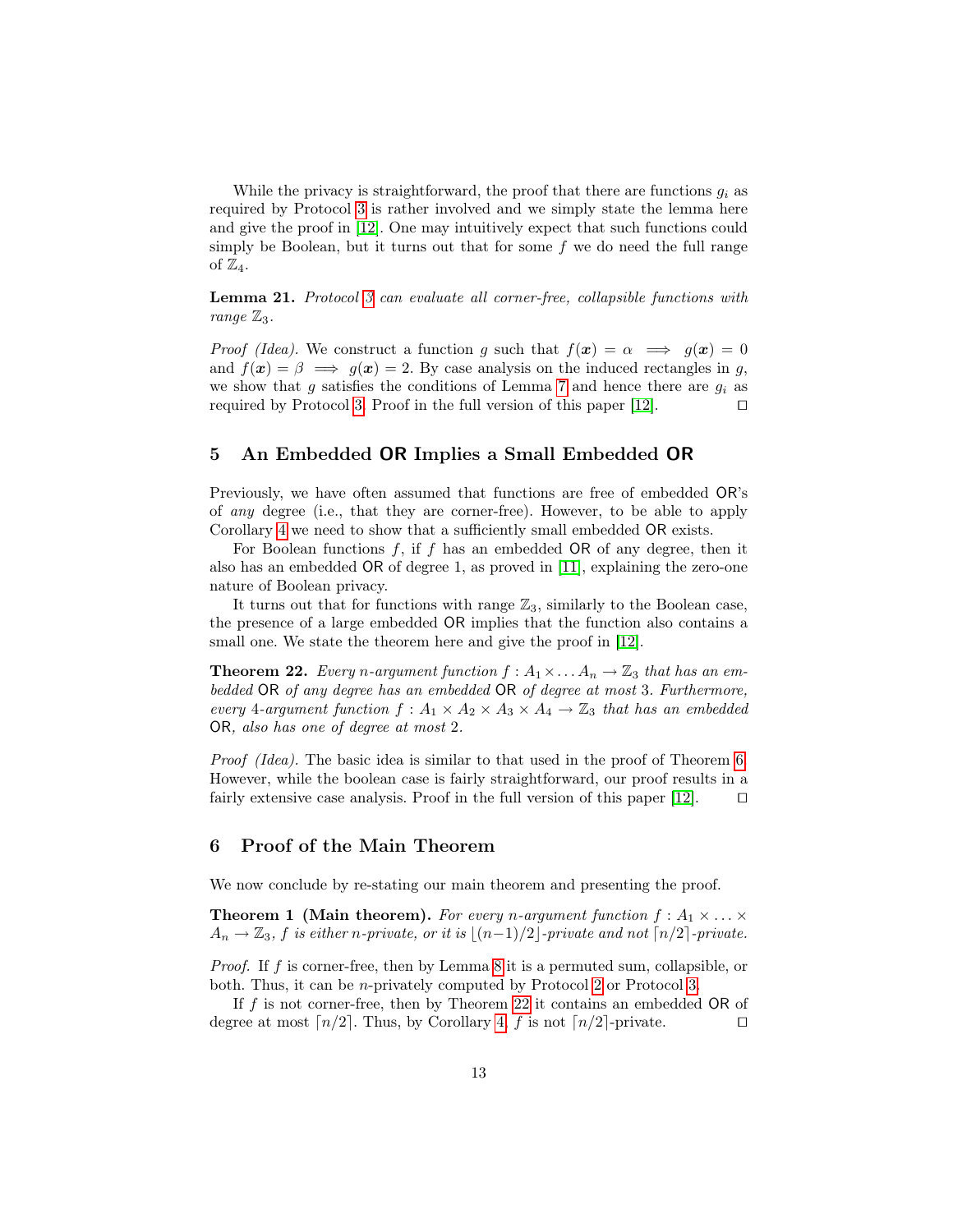# Acknowledgements

I would like to thank Johan Håstad for his many helpful insights, Dominik Raub for introducing me to this problem and for the interesting discussions, and Per Austrin for Protocol [3.](#page-11-0)

# References

- <span id="page-13-9"></span>1. Donald Beaver. Perfect privacy for two-party protocols. In J. Feigenbaum and M. Merritt, editors, Proceedings of DIMACS Workshop on Distributed Computing and Cryptology, volume 2, pages 65–77. American Mathematical Society, 1989.
- <span id="page-13-3"></span>2. Zuzana Beerliová-Trubíniová, Matthias Fitzi, Martin Hirt, Ueli M. Maurer, and Vassilis Zikas. MPC vs. SFE: Perfect security in a unified corruption model. In Ran Canetti, editor, TCC, volume 4948 of Lecture Notes in Computer Science, pages 231–250. Springer, 2008.
- <span id="page-13-4"></span>3. Michael Ben-Or, Shafi Goldwasser, and Avi Wigderson. Completeness theorems for non-cryptographic fault-tolerant distributed computation (extended abstract). In STOC, pages 1–10. ACM, 1988.
- <span id="page-13-5"></span>4. David Chaum, Claude Crépeau, and Ivan Damgård. Multiparty unconditionally secure protocols (extended abstract). In STOC, pages 11–19. ACM, 1988.
- <span id="page-13-7"></span>5. Benny Chor, Mihály Geréb-Graus, and Eyal Kushilevitz. On the structure of the privacy hierarchy. J. Cryptology, 7(1):53–60, 1994.
- <span id="page-13-6"></span>6. Benny Chor and Yuval Ishai. On privacy and partition arguments. Inf. Comput., 167(1):2–9, 2001.
- <span id="page-13-0"></span>7. Benny Chor and Eyal Kushilevitz. A zero-one law for boolean privacy. SIAM J. Discrete Math., 4(1):36–47, 1991.
- <span id="page-13-14"></span>8. Benny Chor and Eyal Kushilevitz. A communication-privacy tradeoff for modular addition. Inf. Process. Lett., 45(4):205–210, 1993.
- <span id="page-13-8"></span>9. Benny Chor and Netta Shani. The privacy of dense symmetric functions. Computational Complexity, 5(1):43–59, 1995.
- <span id="page-13-2"></span>10. Martin Hirt and Ueli M. Maurer. Player simulation and general adversary structures in perfect multiparty computation. J. Cryptology, 13(1):31–60, 2000.
- <span id="page-13-12"></span>11. Joe Kilian, Eyal Kushilevitz, Silvio Micali, and Rafail Ostrovsky. Reducibility and completeness in private computations. SIAM J. Comput., 29(4):1189–1208, 2000.
- <span id="page-13-13"></span>12. Gunnar Kreitz. A zero-one law for secure multi-party computation with ternary outputs (full version), 2011. [http://www.csc.kth.se/~gkreitz/mpc\\_zero\\_one\\_](http://www.csc.kth.se/~gkreitz/mpc_zero_one_three) [three](http://www.csc.kth.se/~gkreitz/mpc_zero_one_three).
- <span id="page-13-11"></span>13. Robin Künzler, Jörn Müller-Quade, and Dominik Raub. Secure computability of functions in the IT setting with dishonest majority and applications to longterm security. In Omer Reingold, editor, TCC, volume 5444 of Lecture Notes in Computer Science, pages 238–255. Springer, 2009.
- <span id="page-13-10"></span>14. Eyal Kushilevitz. Privacy and communication complexity. SIAM J. Discrete Math., 5(2):273–284, 1992.
- <span id="page-13-1"></span>15. Andrew Chi-Chih Yao. Protocols for secure computations (extended abstract). In FOCS, pages 160–164. IEEE, 1982.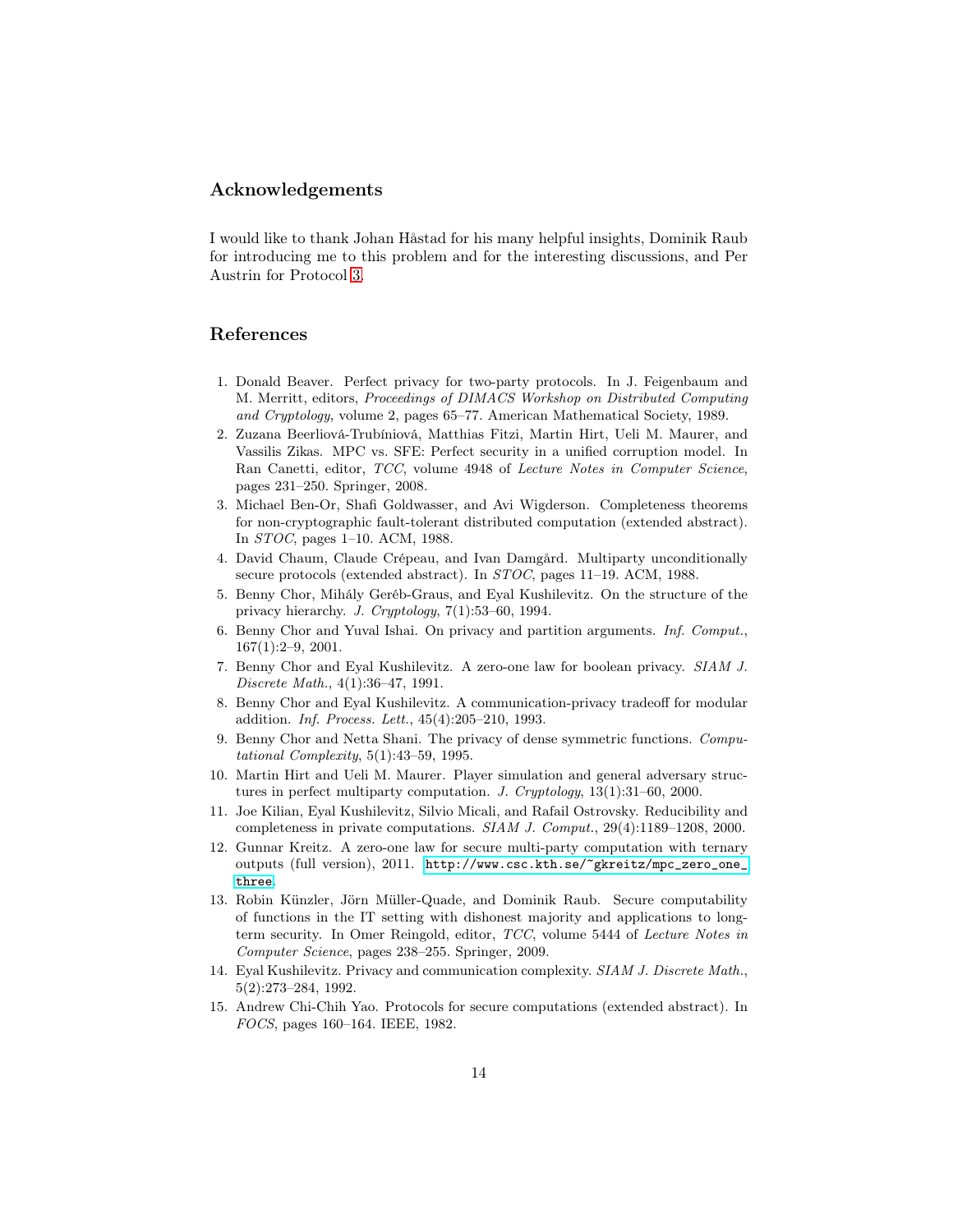# A Proofs

## <span id="page-14-0"></span>A.1 Proof of Lemma [13](#page-9-3)

**Lemma 13.** Let f be an n-argument corner-free function  $f : A_1 \times ... \times A_n \to \mathbb{Z}_3$ with i, j such that  $|A_i| = |A_j| = 2$  such that for all **a**,  $f_{\{i,j\}}^{\mathbf{a}}$  is an XOR. If all three types of  $XOR$ 's occur then there is a dimension k such that the input in dimension k determines the type of XOR.

*Proof.* We assume that there is an  $(\alpha, \beta)$ -XOR and an  $(\alpha, \gamma)$ -XOR at Hamming distance 1. We denote the dimension by which they differ by k and relabel the inputs in dimension k such that  $f_{\{i,j,k\}}^{\mathbf{a}}(\cdot,\cdot,1)$  is an  $(\alpha,\beta)$ -XOR and  $f_{\{i,j,k\}}^{\mathbf{a}}(\cdot,\cdot,2)$ is an  $(\alpha, \gamma)$ -XOR.

We proceed to show that there is no **b** such that  $f_{\{i,j,k\}}^{\mathbf{b}}(\cdot,\cdot,1)$  or  $f_{\{i,j,k\}}^{\mathbf{b}}(\cdot,\cdot,2)$ is a  $(\beta, \gamma)$ -XOR. Assume to the contrary that there is a **b** such that  $f_{\{i,j,k\}}^{\mathbf{b}}(\cdot, \cdot, 1)$ is a  $(\beta, \gamma)$ -OR (the case if it occurs at input 2 in dimension k is analogous). We illustrate this case in Figure [5](#page-14-1) where we for simplicity show  $\boldsymbol{b}$  as differing from a in only one dimension, which is not something we assume in the proof.

$$
\begin{array}{c}\n\alpha \beta \alpha \gamma \\
\beta \alpha \gamma \alpha \\
\gamma \beta \\
\beta \gamma\n\end{array}
$$

<span id="page-14-1"></span>Fig. 5. Illustration of a contradiction in the proof of Lemma [13.](#page-9-3)

What values can the function take at  $f_{\{i,j,k\}}^{\mathbf{b}}(1,1,2)$ ? We claim that any output at that position would violate the assumption that  $f$  is corner-free. In Figure [5](#page-14-1) we can see why this is true for a simple function (writing  $\alpha$ ,  $\beta$  or  $\gamma$ anywhere in the missing  $2 \times 2$  field can be verified to result in an embedded OR). For brevity, we only discuss the case when  $f_{\{i,j,k\}}^{\mathbf{b}}(1,1,2) = \alpha$  here (the other cases are almost identical and the core idea is captured by Figure [5\)](#page-14-1). Proofs of all three cases are given in the full version of this paper [\[12\]](#page-13-13).

Assume  $f_{\{i,j,k\}}^{\mathbf{b}}(1,1,2) = \alpha$ . Then we can find y (equal to 1 or 2) such that  $f^{\boldsymbol{a}}_{\{i,j,k\}}(1,y,2) = \alpha$  as  $f^{\boldsymbol{a}}_{\{i,j,k\}}(\cdot,\cdot,2)$  is an  $(\alpha,\gamma)$ -XOR. We can also find x such that  $f^{\boldsymbol{a}}_{\{i,j,k\}}(x,y,1) = \alpha$  as  $f^{\boldsymbol{a}}_{\{i,j,k\}}(\cdot,\cdot,1)$  is an  $(\alpha,\beta)$ -XOR. However, as  $f^{\boldsymbol{b}}_{\{i,j,k\}}(\cdot,\cdot,1)$ is a  $(\beta, \gamma)$ -XOR we are guaranteed that  $f_{\{i,j,k\}}^{\mathbf{b}}(x,1,1) \neq \alpha$ . Thus, f contains an embedded OR with  $S_1 = \{i, k\}$  and  $S_2 = S_1^C$  using  $(1, 2); (x, 1)$  on  $S_1$  and  $y; 1$ or j and  $a$ ; b on the rest of  $S_2$ .

We now conclude that there is no **b** such that  $f_{\{i,j,k\}}^{\mathbf{b}}(\cdot,\cdot,1)$  or  $f_{\{i,j,k\}}^{\mathbf{b}}(\cdot,\cdot,2)$ is a  $(\beta, \gamma)$ -XOR. As f has all types of XOR's, there must still be a  $(\beta, \gamma)$ -XOR in the function. Thus, we see that  $|A_k| \geq 3$ , and we can assume there is a **b** such that  $f_{\{i,j,k\}}^{\mathbf{b}}(\cdot,\cdot,3)$  is a  $(\beta,\gamma)$ -XOR.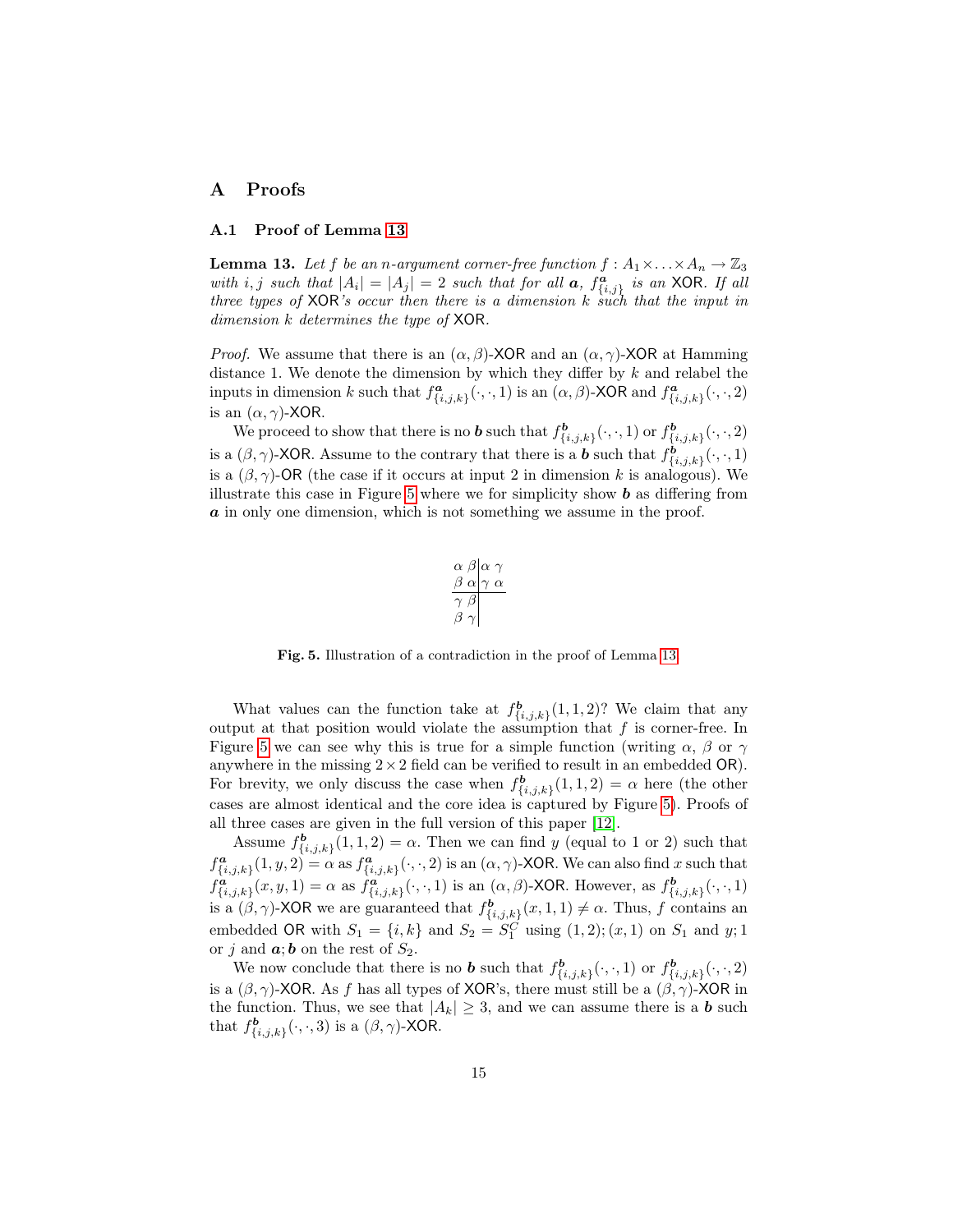We claim that  $f_{\{i,j,k\}}^{\mathfrak{a}}(\cdot,\cdot,3)$  must be a  $(\beta,\gamma)$ -XOR. To see this we observe that if it was another type of XOR, then by the same proof that showed that there is no  $(\beta, \gamma)$ -XOR for  $k = 1, 2$  we could have shown that there was not  $(\beta, \gamma)$ -XOR for  $k = 3$ , but we know that  $f_{\{i,j,k\}}^{\mathbf{b}}(\cdot,\cdot,3)$  is a  $(\beta,\gamma)$ -XOR. We now see that for a given  $x_k$ , all XOR's must be of the same type as that at  $f_{\{i,j,x_k\}}^a(\cdot,\cdot,k)$  which concludes our proof.  $\Box$ 

#### <span id="page-15-0"></span>A.2 Proof of Lemma [14](#page-9-0)

**Lemma 14.** Let f be an n-argument corner-free function  $f : A_1 \times \ldots \times A_n \to \mathbb{Z}_3$ with i, j such that  $|A_i| = |A_j| = 2$  and an output  $\alpha$  such that for all **a** precisely one diagonal of  $f_{\{i,j\}}^{\mathbf{a}}$  has two  $\alpha$ 's. Then f is collapsible.

*Proof.* We claim that f is collapsible by collapsing  $\beta$  and  $\gamma$ . To prove this we show that the collapsed function

$$
g(\boldsymbol{x}) = \begin{cases} 1 & \text{if } f(\boldsymbol{x}) \in \{\beta, \gamma\} \\ 0 & \text{if } f(\boldsymbol{x}) = \alpha \end{cases}
$$

does not contain an embedded OR of degree 1. Then by Theorem [6](#page-5-3) we have that  $g$  is corner-free and Theorem [5](#page-5-4) implies that the collapsed function can be written as a Boolean sum.

We begin by observing that as each  $2 \times 2$  plane spanned by dimensions i, j contains exactly one diagonal with  $\alpha$ 's, each such  $2 \times 2$  plane contains two  $\alpha$ 's, as if it had three  $\alpha$ 's it would be an embedded OR and if it had four  $\alpha$ 's both diagonals would have two  $\alpha$ 's. We further make the observation that a pair of neighboring outputs in dimension  $i$  (and analogously in  $j$ ) are such that exactly one of them is  $\alpha$ . More formally, for all  $\boldsymbol{c}$  if  $f_{\{i\}}^{\boldsymbol{c}}(1) = \alpha$  then  $f_{\{i\}}^{\boldsymbol{c}}(2) \neq \alpha$  and if  $f_{\{i\}}^{\mathbf{c}}(1) \neq \alpha \text{ then } f_{\{i\}}^{\mathbf{c}}(2) = \alpha.$ 

As  $g$  is Boolean, by Theorem [6](#page-5-3) we know that if  $g$  has an embedded OR (of any degree), it also has an embedded OR of degree 1. We assume by contradiction that there is an embedded OR of degree 1 in  $q$ . We reorder inputs and dimensions such that the embedded OR is spanned by dimensions 1, 2 using inputs  $(1, 2)$ ;  $(1, 2)$ , with other inputs as  $a$ . We say that  $g_{\{1,2\}}^a$  is an embedded OR with slight abuse of notation (as  $|A_1|$  or  $|A_2|$  could be greater than 2). We see that the embedded OR cannot have three 1's as q takes the value 0 where f takes the value  $\alpha$ , so an embedded OR with three 0's corresponds to an embedded OR with three  $\alpha$ in  $f$ , which is corner-free. Thus, the embedded  $OR$  must have three 1's.

From our observation we know that each  $2 \times 2$  plane in g spanned by i, j has two 0's, so there cannot be an OR in g with three 1's spanned by dimensions  $i, j$ . Thus, at least one of  $i$  and  $j$  must be different from both 1 and 2. We assume  $i \neq 1, 2$  and reorder inputs such that the embedded OR occurs when  $x_i = 1$ . Let **b** be **a** with the value at  $x_i$  removed.

We now consider what values occur at  $f_{\{1,2,i\}}^{\mathbf{b}}(\cdot,\cdot,2)$ . We know that of the four outputs of  $f_{\{1,2,i\}}^{\mathbf{b}}(\cdot,\cdot,1)$  one is  $\alpha$  and three are different from  $\alpha$ . But by our observation, this implies that of the four outputs of  $f_{\{1,2,i\}}^{\mathbf{b}}(\cdot,\cdot,2)$  three are  $\alpha$  and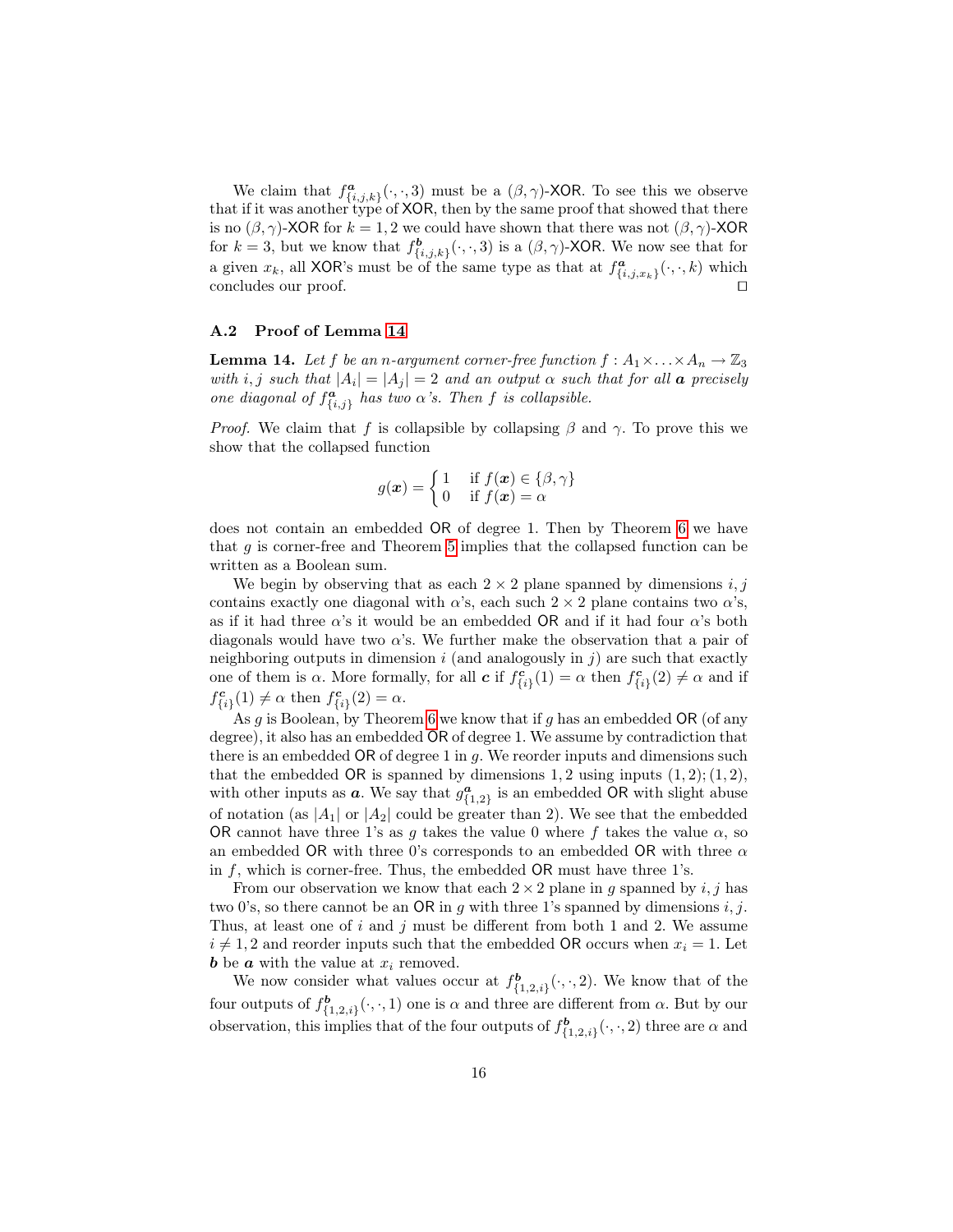one is different from  $\alpha$ . This concludes our proof as it shows that an embedded OR in g implies an embedded OR in f which we assumed to be corner-free.  $\square$ 

#### <span id="page-16-0"></span>A.3 Proof of Lemma [15](#page-9-4)

**Lemma 15.** An n-argument corner-free function  $f : A_1 \times ... \times A_n \rightarrow \mathbb{Z}_3$  with i, j such that  $|A_i| = |A_j| = 2$  and such that for some  $a$ ,  $f_{\{i,j\}}^a$  is an Aff<sub>3</sub> and for some **b**,  $f_{\{i,j\}}^{\mathbf{b}}$  is an XOR is collapsible.

*Proof.* Let the output that appears twice in  $f_{\{i,j\}}^a$  be  $\alpha$ , and reorder inputs such that  $f^{\mathbf{a}}_{\{i,j\}}(1,1) = f^{\mathbf{a}}_{\{i,j\}}(2,2) = \alpha.$  $\{i,j\}$  (1, 1)  $\equiv J_{\{i,j\}}$ 

We now claim that  $f_{\{i,j\}}^{\mathbf{b}}(1,2) = f_{\{i,j\}}^{\mathbf{b}}(2,1) = \alpha$ . As  $f_{\{i,j\}}^{\mathbf{b}}$  is an XOR we know that  $f_{\{i,j\}}^{\mathbf{b}}(1,2) = f_{\{i,j\}}^{\mathbf{b}}(2,1)$ . If  $f_{\{i,j\}}^{\mathbf{b}}(1,2) = f_{\{i,j\}}^{\mathbf{b}}(2,1) \in \{\beta,\gamma\}$  then there is an embedded OR with  $S_1 = \{i, j\}$  and  $S_2 = S_1^C$  as using inputs  $(1, 2); (2, 1)$  on S<sub>1</sub> and  $\alpha$ ; b on S<sub>2</sub>. We assume the other diagonal of the XOR consists of  $\beta$ 's, i.e.  $f_{\{i,j\}}^{\mathbf{b}}(1,1) = f_{\{i,j\}}^{\mathbf{b}}(2,2) = \beta$ , and that  $f_{\{i,j\}}^{\mathbf{a}}(1,2) = \beta$ ,  $f_{\{i,j\}}^{\mathbf{a}}(2,1) = \gamma$ . This is without loss of generality as we can relabel outputs and switch the roles of parties 1 and 2.

$$
\begin{matrix}\n\alpha \ \beta & \beta \ \alpha \\
\gamma \ \alpha & \alpha \ \beta \\
a) \ f_{\{i,j\}}^a & (b) \ f_{\{i,j\}}^b\n\end{matrix}
$$

 $($ 

Fig. 6. An XOR and Aff<sub>3</sub> in f. The outputs involved in proving that f has no links in dimension i are highlighted.

We claim that the function  $f$  cannot have any links in dimensions  $i$  or  $j$ . To see this for dimension *i*, we see that  $f_{\{i,j\}}^{\mathbf{a}}(1,1) = \alpha$  and  $f_{\{i,j\}}^{\mathbf{a}}(2,1) = \gamma$  but also  $f_{\{i,j\}}^{\mathbf{b}}(1,2) = \alpha$  and  $f_{\{i,j\}}^{\mathbf{b}}(2,2) = \beta$ . Thus, the value of  $f_{\{i\}}^{\mathbf{c}}(2)$  is not a function of the value of  $f_{\{i\}}^{\mathbf{c}}(1)$  for all  $\mathbf c$  and the contrapositive form of Corollary [10](#page-7-2) gives that  $f$  cannot have a link between inputs 1 and 2 in dimension  $i$ . Similarly for dimension j, we have that  $f_{\{i,j\}}^a(2,2) = \alpha$  and  $f_{\{i,j\}}^a(2,1) = \gamma$ , but also  $f_{\{i,j\}}^{\mathbf{b}}(1,2) = \alpha$  and  $f_{\{i,j\}}^{\mathbf{b}}(1,1) = \beta$ . This demonstrates that  $f_{\{j\}}^{\mathbf{c}}(1)$  is not a function of  $f_{\{j\}}^c(2)$  for all c, and by the contrapositive form of Corollary [10,](#page-7-2) there is no link between inputs 2 and 1 in dimension  $j$ .

We proceed by proving that for all  $c$  precisely one of the two diagonals of  $f_{\{i,j\}}^{\mathbf{c}}$  contains two  $\alpha$ 's. What are the possible values for  $(f_{\{i,j\}}^{\mathbf{c}}(1,2), f_{\{i,j\}}^{\mathbf{c}}(2,1))$ ? We proved (when  $c = b$  but we made no use of any properties of b) that they cannot be  $(\beta, \beta)$  or  $(\gamma, \gamma)$ . Furthermore, as  $f_{\{i,j\}}^{\mathbf{b}}(1,2) = f_{\{i,j\}}^{\mathbf{b}}(2,1) = \alpha$  it cannot be that precisely one of the values is  $\alpha$ , as then f would have an embedded OR with  $S_1 = \{i, j\}$  and  $S_2 = S_1^C$  using inputs  $(1, 2); (2, 1)$  on  $S_1$  and  $b; c$  on  $S_2$ . Thus the only remaining possibilities are  $(\alpha, \alpha)$ ;  $(\beta, \gamma)$ ;  $(\gamma, \beta)$ . As f has no links in